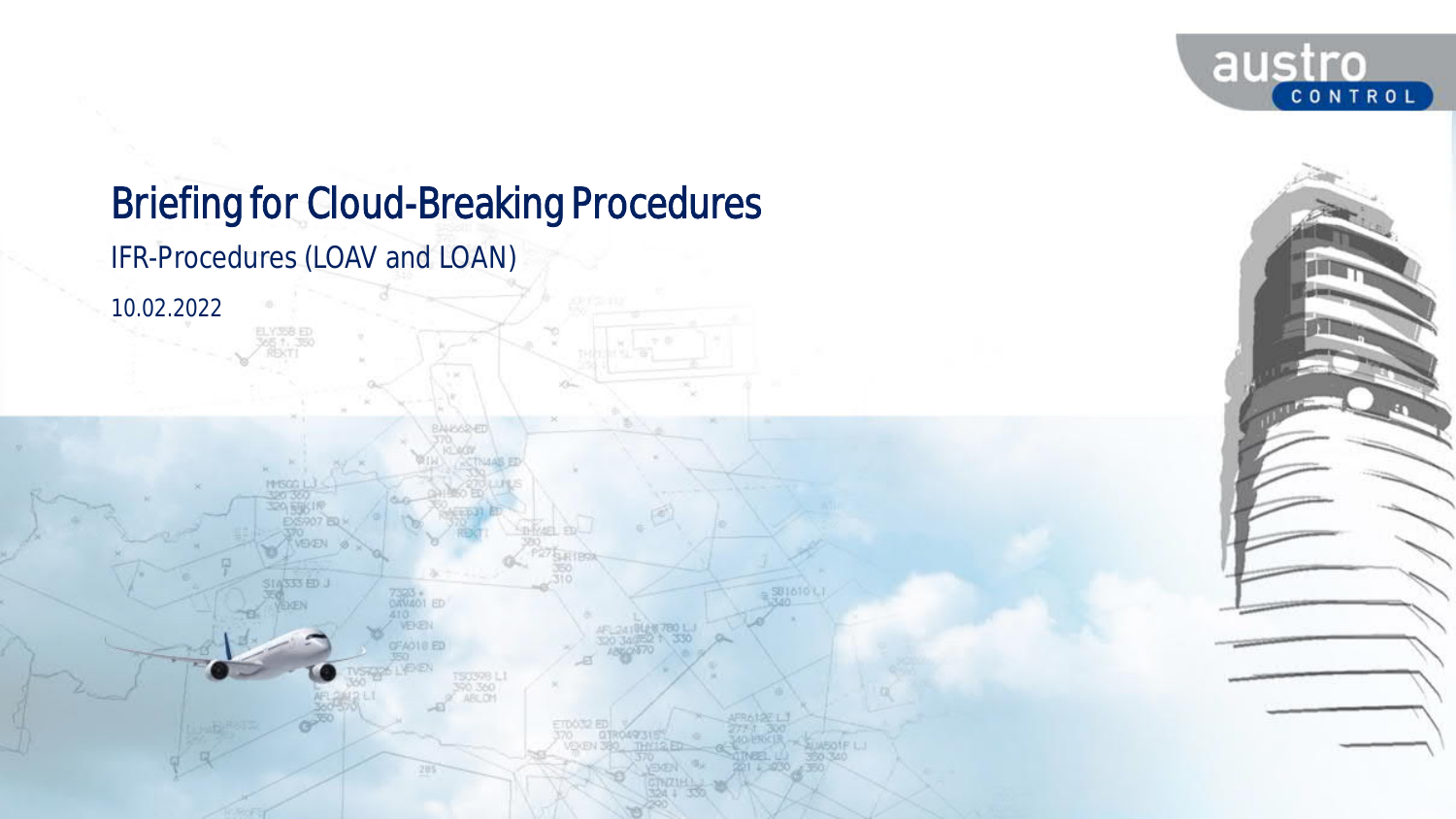#### **Preface**



- → Please note that the PIC shall be well familiar with RNP approaches in general and is required to check this mandatory pre-flight-briefing, in addition to the legally binding documents found in the AIP/AIC.
- → Pilots shall note, that both procedures in LOAV and LOAN are inter-dependent, and it is only possible to clear one aircraft at a time to use the SID or the RNP-A procedure of the respective aerodrome.
	- → This means that all other flights (e.g. other IFR traffic to/from LOAV/LOAN or paradropping operations) have to be delayed until the previously cleared aircraft has left the procedure – Pilots are advised to expect delays.
- → It is understood, that it is solely the pilot in command's (PIC's) ultimate responsibility to comply with the rules and regulations established for the procedures. However, the actual duties and obligations of the PIC may be carried out by any qualified or supervised (by PIC) flight crew member of an aircraft.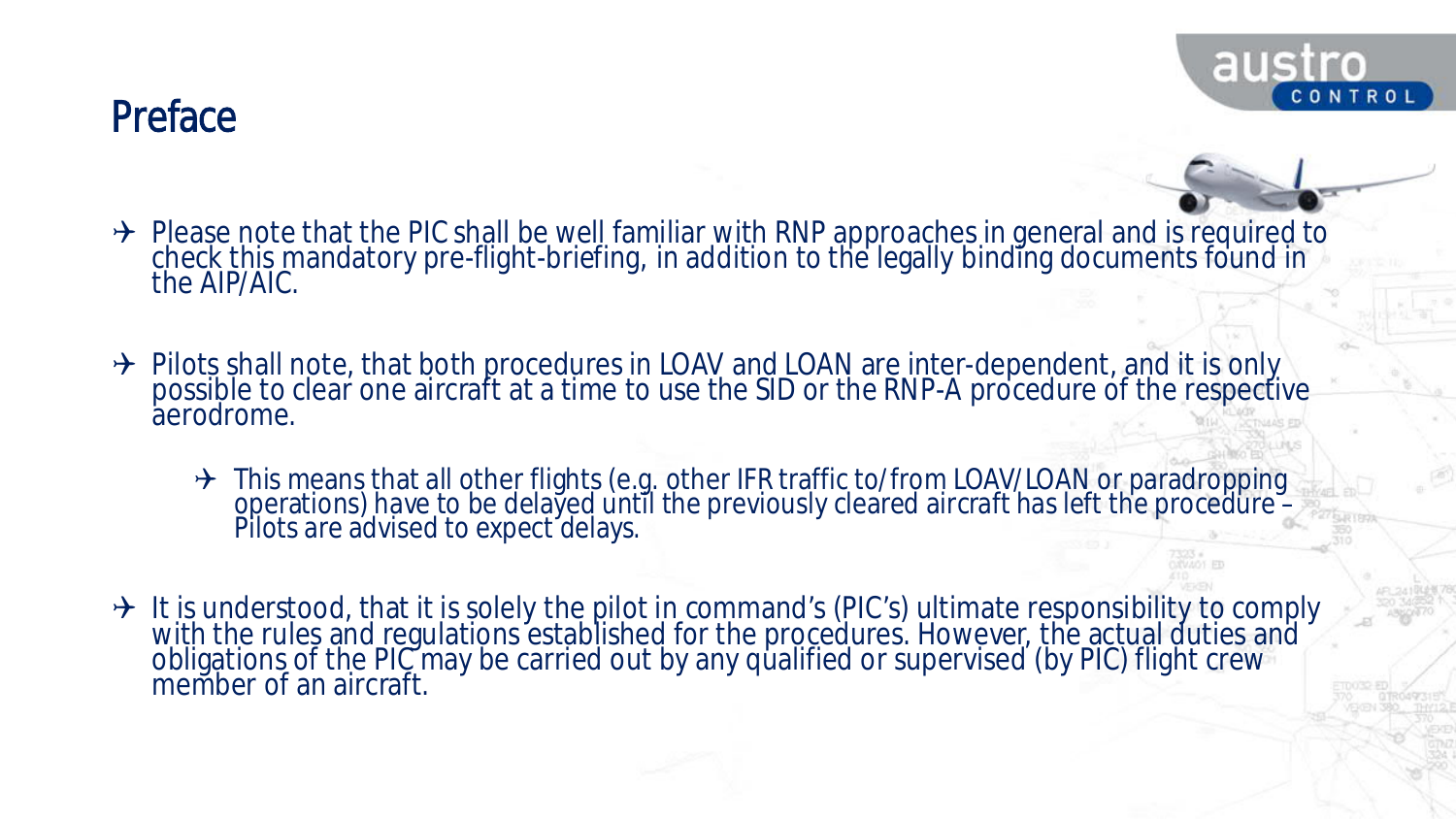#### austro CONTROL

# AGENDA

- $\rightarrow$  General Introduction
	- $\rightarrow$  Procedures established in LOAV and LOAN
	- $\rightarrow$  Regulatory requirements
	- $\rightarrow$  Equipment requirements / Pilot qualification
	- $\rightarrow$  Air Traffic Services
- → Departure Procedure
	- LOAV MOVOS1A SID
	- $\rightarrow$  LOAN GESGI1A SID
- $\rightarrow$  Arrival Procedure
	- $\rightarrow$  RNP A LOAV
	- $\rightarrow$  RNP A LOAN
- $\rightarrow$  Generic Summary of the procedures
- $\rightarrow$  Documents to be carried in the aircraft

**STATES ED.**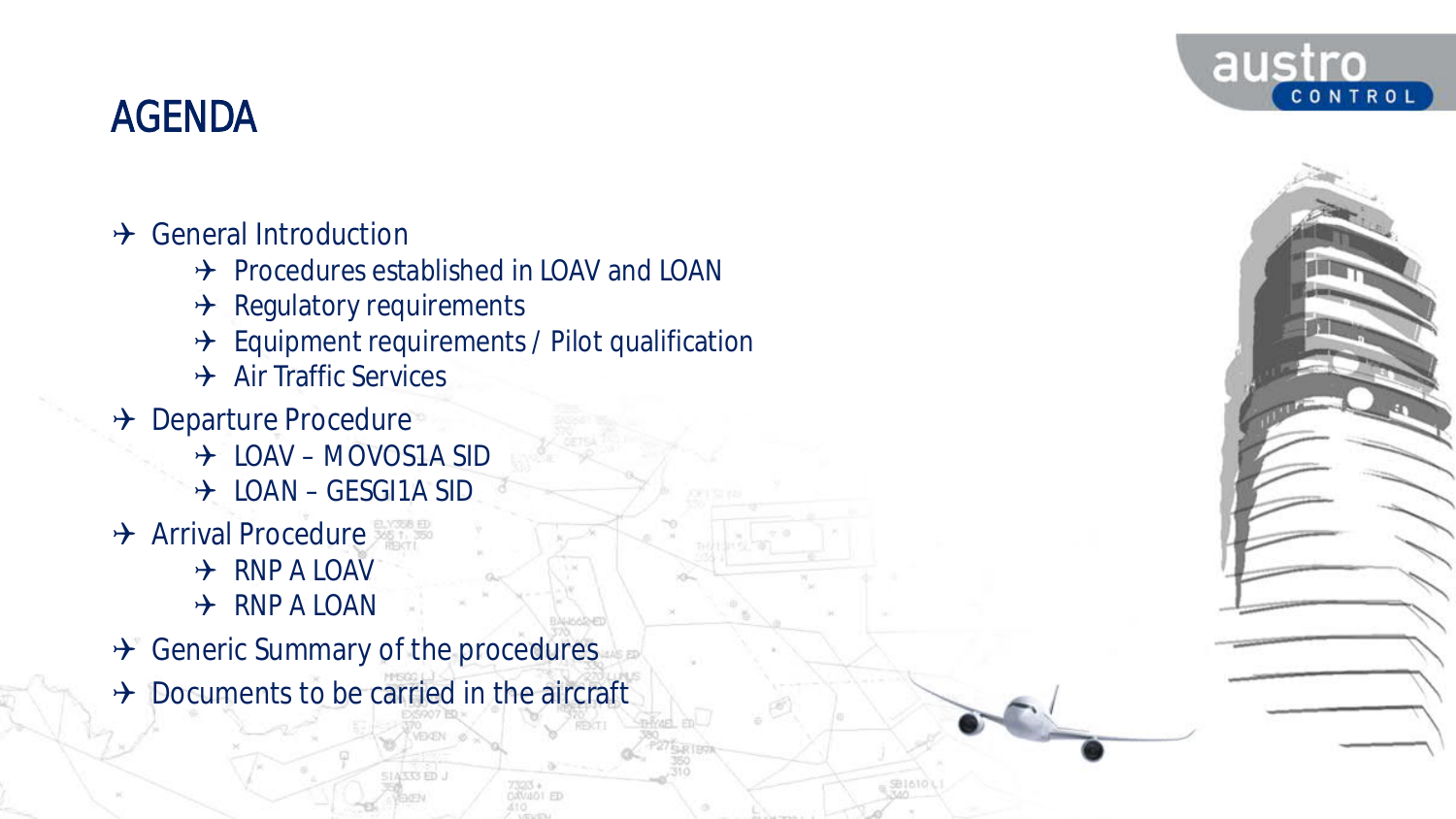

# General Introduction

- $\rightarrow$  Before starting this briefing and commencing the flight the pilot shall have at least studied the following documents: (Link to AIP: <u>Luftfahrthandbuch Österreich / AIP Austria (austrocontrol.at)</u>)
	- $\rightarrow$  For departures from LOAV:
		- → LOAV AD 2 MAP 9-1 (Standard Departure Chart Instrument ICAO)
		- $\rightarrow$  AIC A 5/22
		- $\rightarrow$  AD2 LOAV
		- $\rightarrow$  LOAV AD 2 MAP 14-2 (Chart for VFR flights VÖSLAU)
	- $\rightarrow$  For arrivals to LOAV:
		- $\rightarrow$  LOAV AD 2 MAP 13-2-1 (Instrument Approach Chart (RNP A/B))
		- $\rightarrow$  AIC A 5/22
		- $\rightarrow$  AD2 LOAV
		- → LOAV AD 2 MAP 14-2 (Chart for VFR flights VÖSLAU)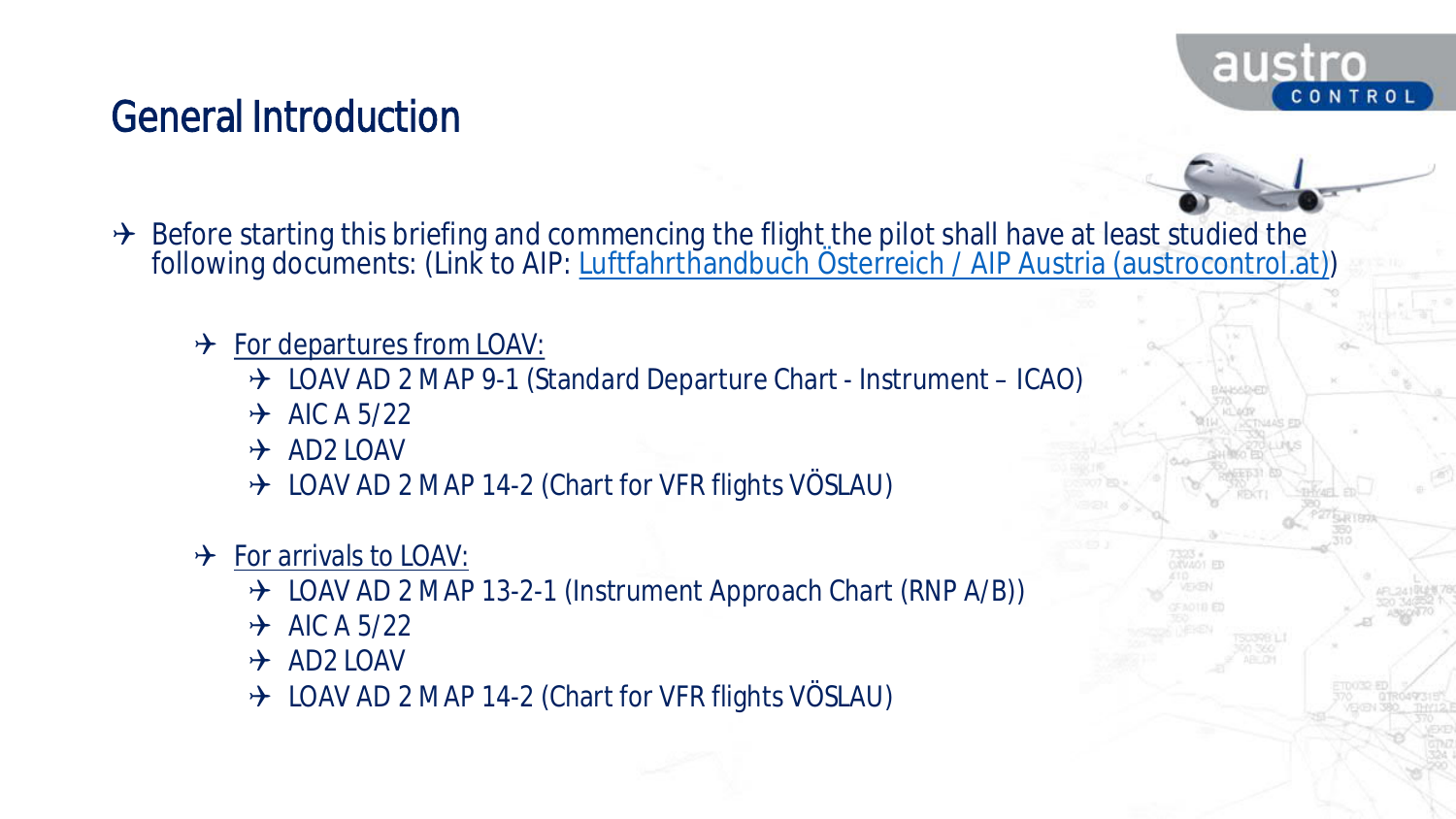

**WANT PE** 

# General Introduction

- $\rightarrow$  Before starting this briefing and commencing the flight the pilot shall have at least studied the following documents: (Link to AIP: <u>Luftfahrthandbuch Österreich / AIP Austria (austrocontrol.at)</u>)
	- $\rightarrow$  For departures from LOAN:
		- → LOAN AD 2 MAP 9-1 (Standard Departure Chart Instrument ICAO)
		- $\rightarrow$  AIC A 4/22
		- $\rightarrow$  AD2 LOAN
		- → LOAN AD 2 MAP 14-2 (Chart for VFR flights WR. NEUSTADT/OST WR. NEUSTADT/WEST)
	- $\rightarrow$  For arrivals to LOAN:
		- $\rightarrow$  LOAN AD 2 MAP 13-2-1 (Instrument Approach Chart ICAO (RNP A CAT A / B))
		- $\rightarrow$  AIC A 4/22
		- $\rightarrow$  AD2 LOAN
		- → LOAN AD 2 MAP 14-2 (Chart for VFR flights WR. NEUSTADT/OST WR. NEUSTADT/WEST)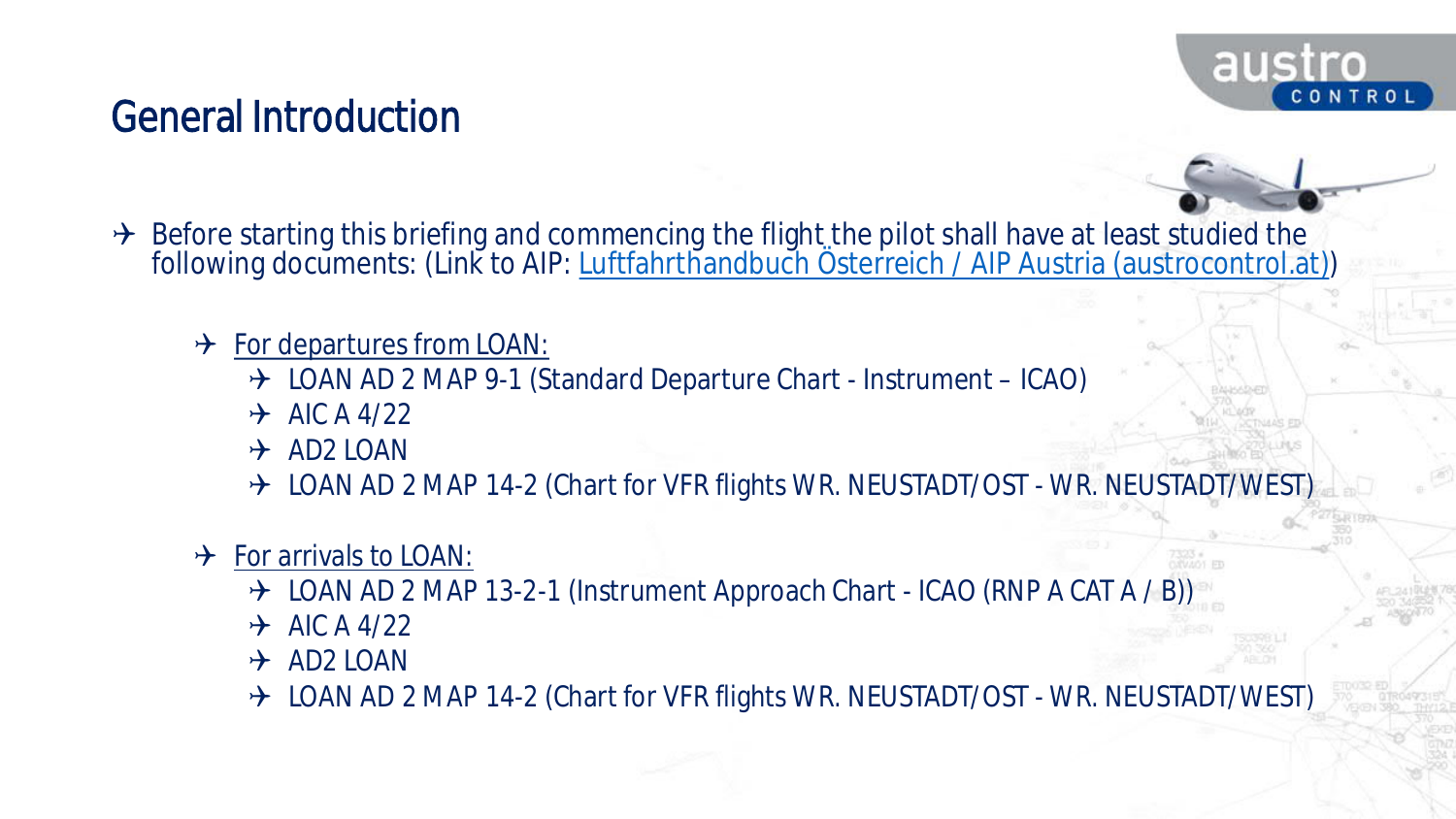

#### General Introduction

 $\rightarrow$  Procedures for cloud-breaking have been established at LOAV and LOAN

- $\rightarrow$  It is important to note that neither the take-off nor the landing at LOAV or LOAN may be conducted under IFR – this means, that an IFR cancelation is mandatory prior landing according to the published procedures
- $\rightarrow$  The next two slides will describe a generic departure from LOAV or LOAN and a generic arrival to LOAV or LOAN using the published cloud-breaking procedures – the slides aim to show when and how the change in flight rules is conducted (Further details regarding the procedure at LOAV and LOAN will be provided in this briefing)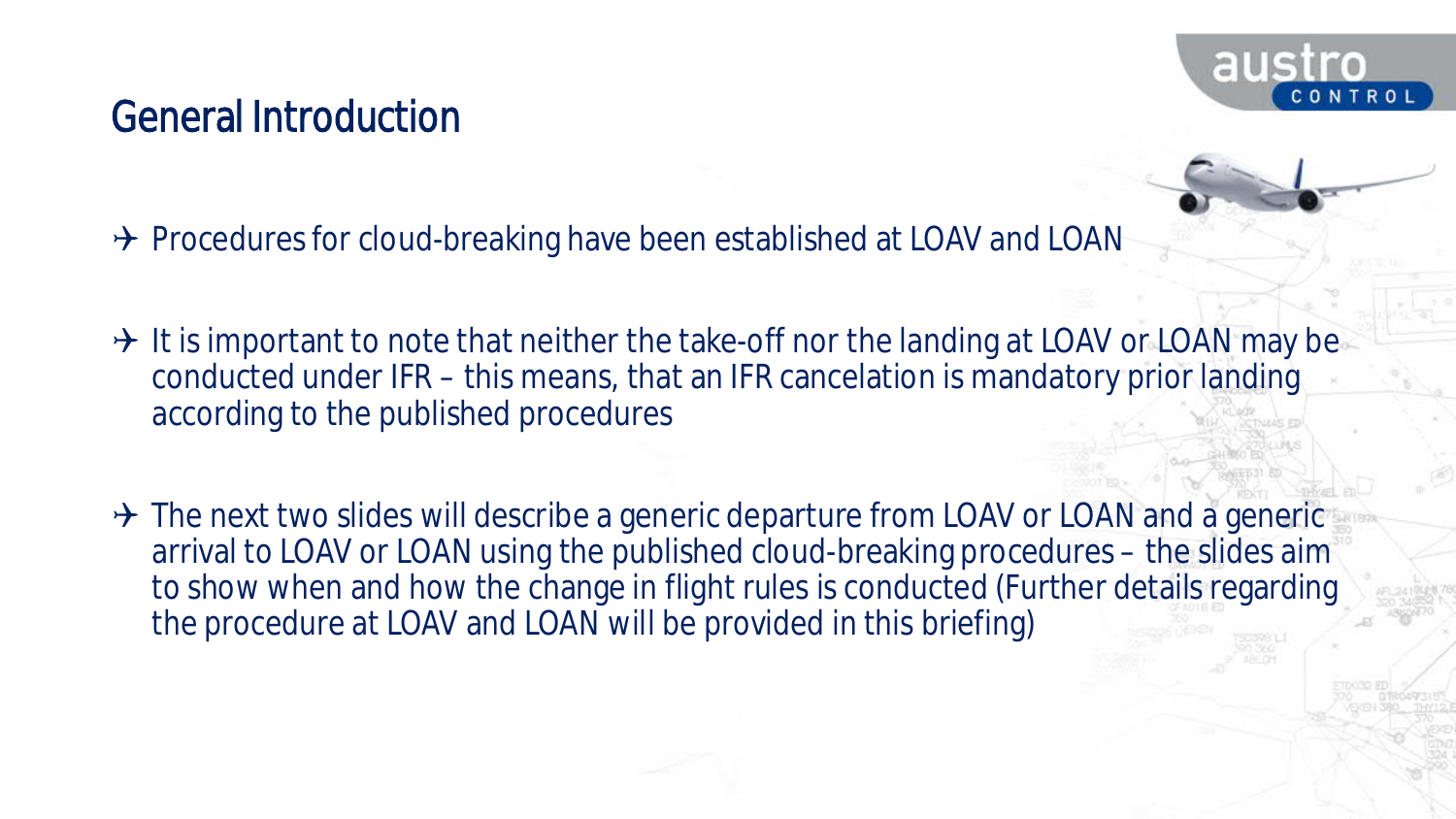#### aust NTROL

#### General Introduction

#### $\rightarrow$  Example of a departure from LOAV / LOAN using the cloud-breaking procedures:

*Note: The departure shall be conducted under VFR in VMC according to the published VFR procedures*

*Note: IFR starts automatically when passing the "IFR starting point" on the SID according to conditions on the chart and the respective AIC*

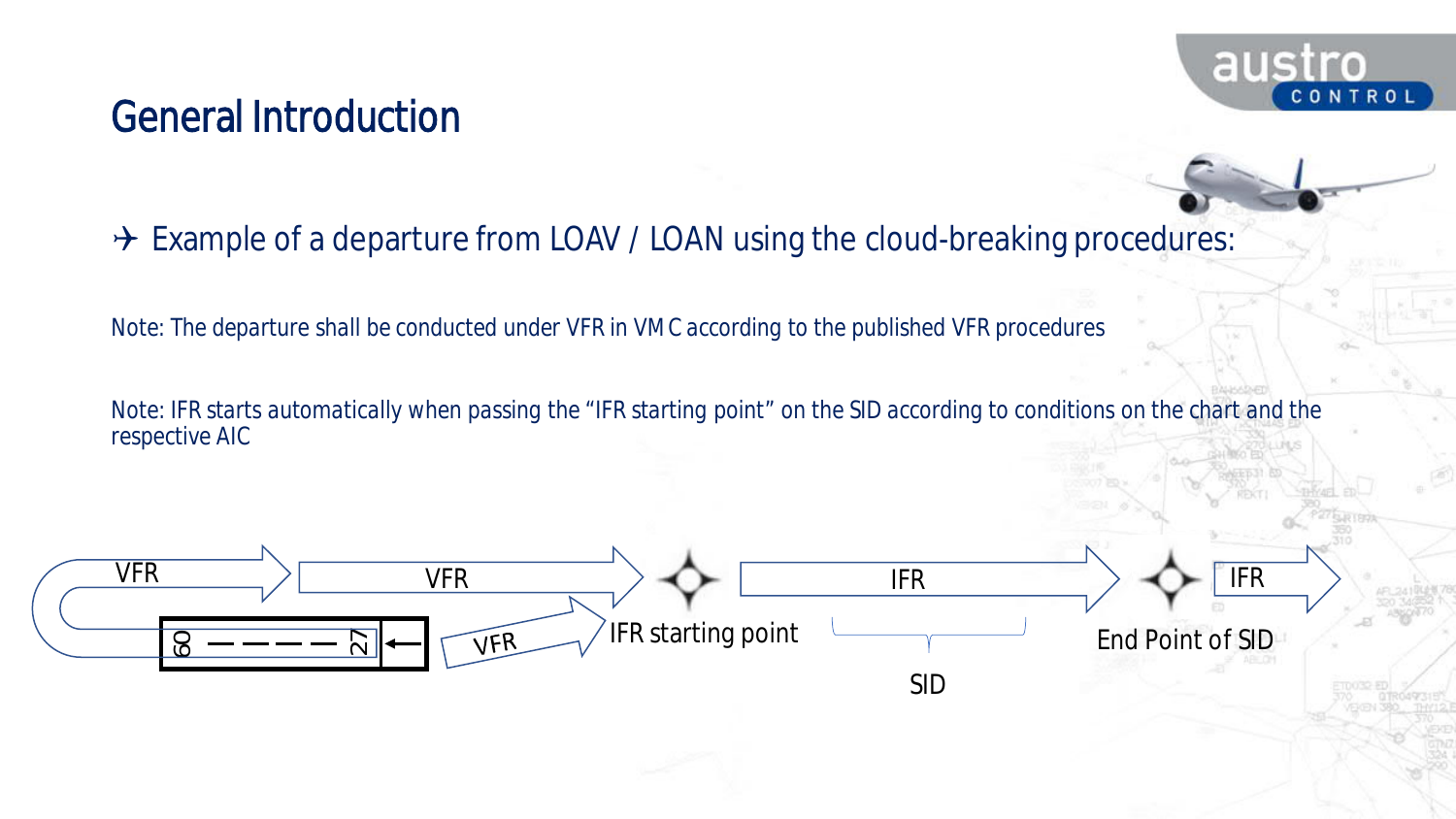#### General Introduction



*Note: Landing at LOAV or LOAN is not permitted as an IFR flight – IFR cancelation is mandatory latest at the MAPt or prior deviation from the approach procedure in accordance with the cancellation procedures (see slide 25 of this briefing)*

aust

CONTROL

*Note: After the MAPt the pilot shall join the published VFR procedures*

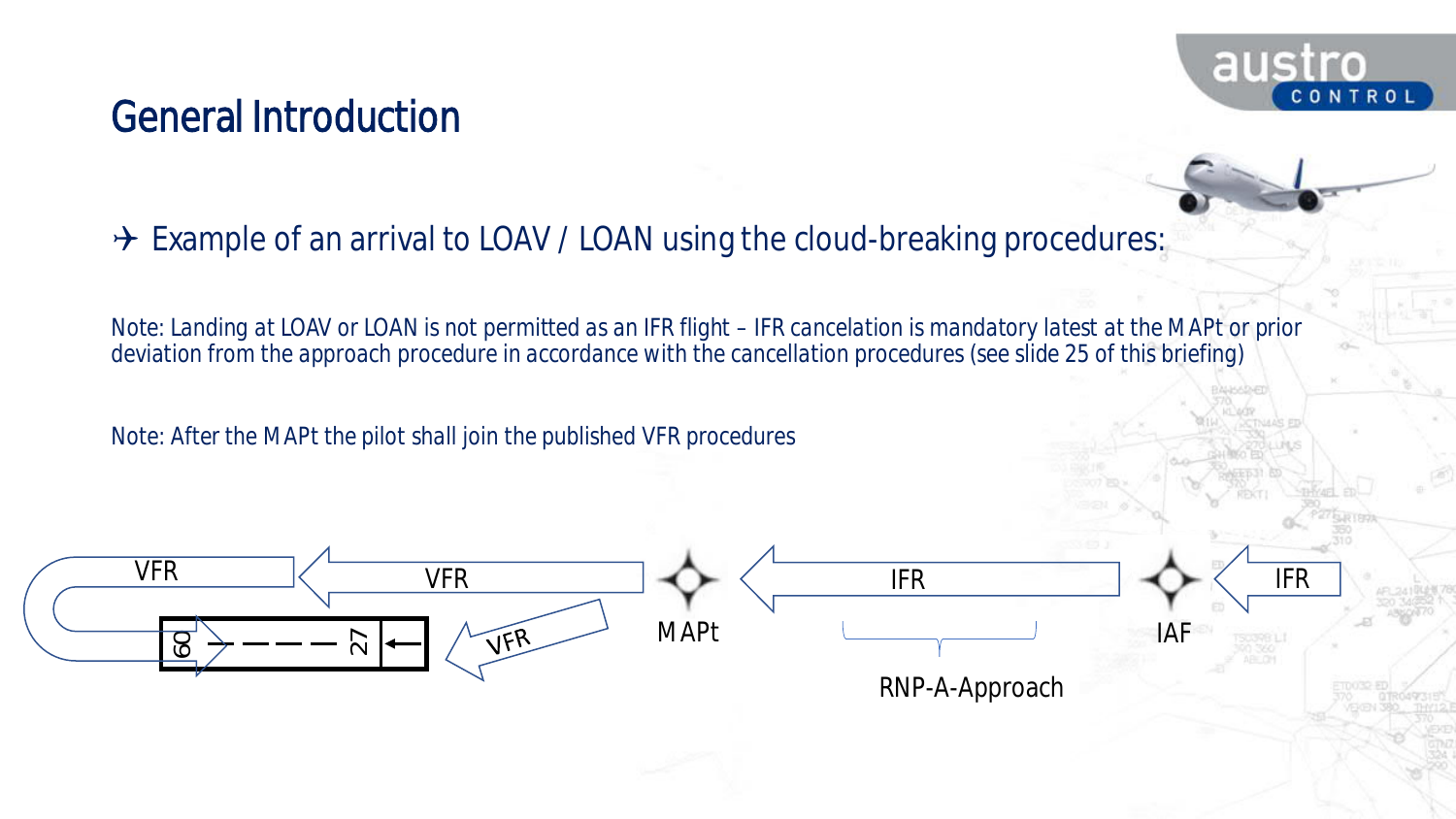

#### General Introduction

#### VFR Procedure

 $\rightarrow$  It is important to note that since the initial part of the departure and the last part of the arrival is conducted under VFR the PIC shall be well familiar with the VFR procedures (Chart for VFR flights and rules and regulations in the AIP) for the respective aerodrome

See and avoid responsibilities: It is the sole responsibility of the PIC to ensure a proper transition from the IFR procedure into the VFR traffic circuit and vice-versa. ATC will **NOT** separate VFR aircraft to IFR aircraft within airspace class E and G.

**(!) Collision avoidance is always up to the PIC (!)**

Traffic below 3000 FT AMSL might not be visible/known to ATC (radar coverage) and therefore traffic information might not be practicable.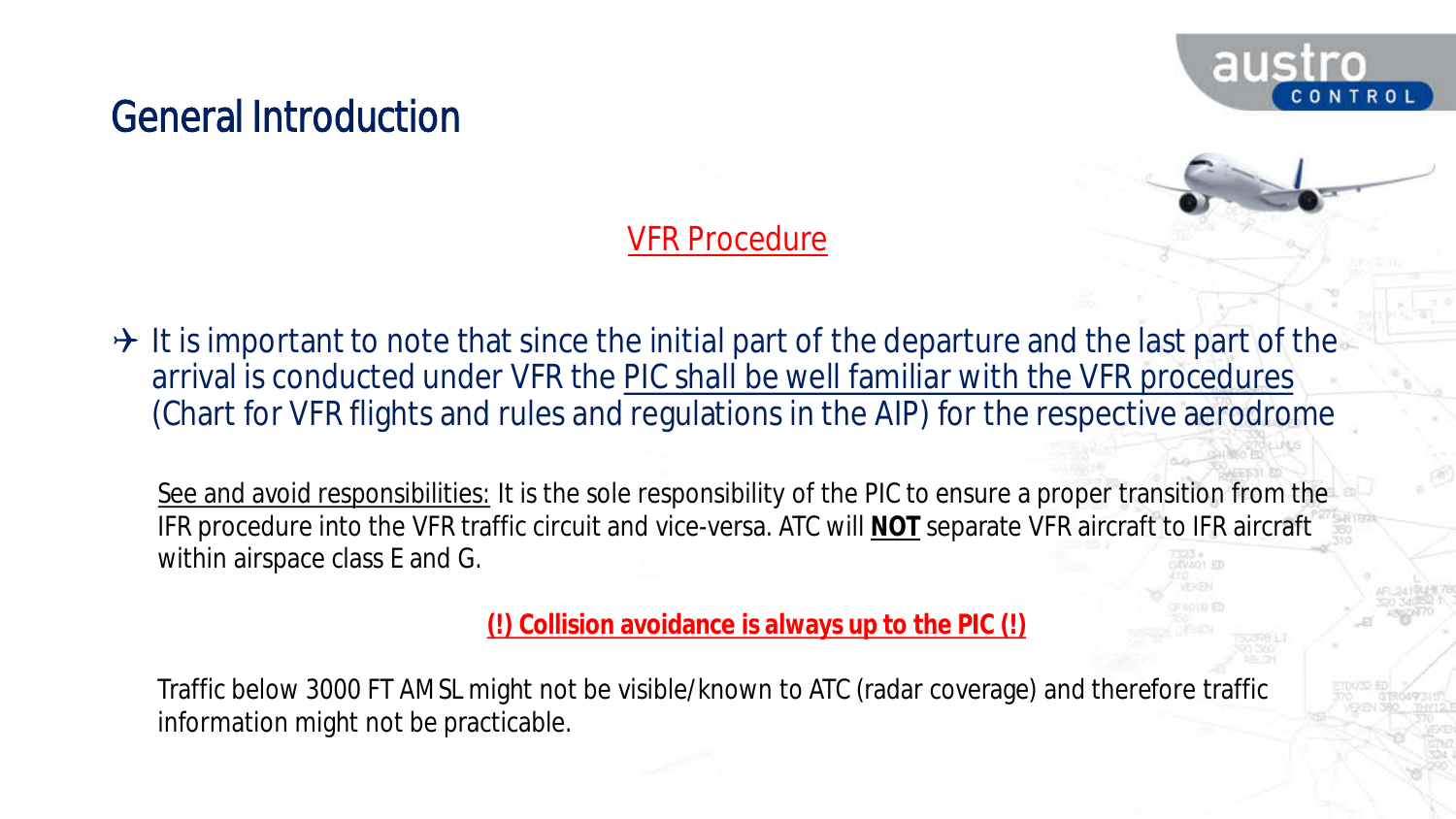

# Regulatory requirements

- $\rightarrow$  Additional pre-flight action (SERA.2010 (b))
	- $\rightarrow$  The PIC shall, before using the published (IFR) procedures from and to LOAV/LOAN, have completed this briefing
	- $\rightarrow$  The PIC shall have a (digital) copy of this briefing in the aircraft (see slide 43 of this briefing)
	- $\rightarrow$  The pilot shall be familiar with the procedure

*Note: Any other pre-flight action according to SERA.2010 (b) is not affected by this briefing and shall be complied with as appropriate*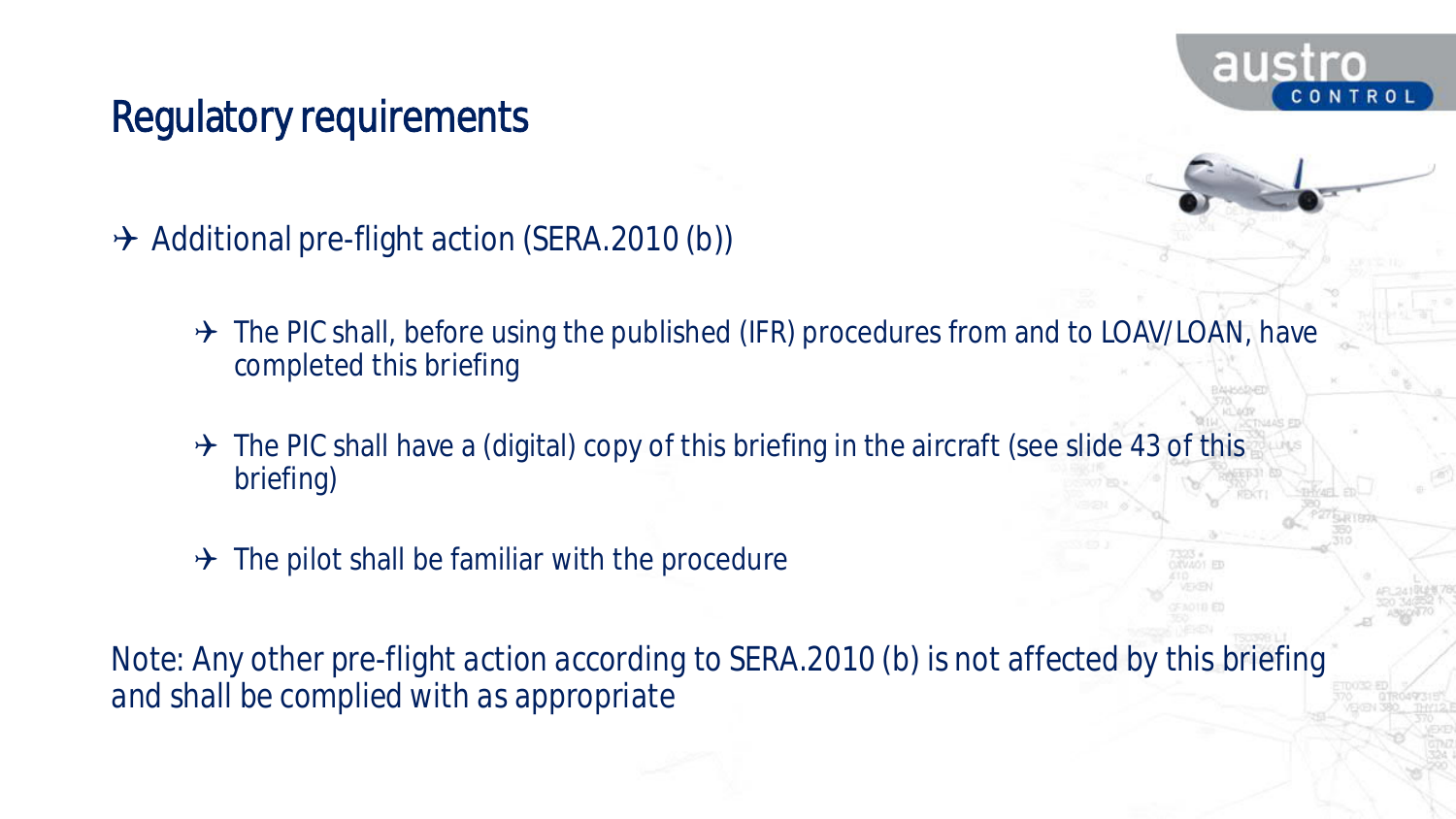

# Equipment requirements / Pilot qualification

- $\rightarrow$  Aircraft equipment according to SERA.5015 (a) and additionally to SERA.5015 (a) the aircraft shall be equipped with
	- $\rightarrow$  Two functional radio sets capable of 8.33KHz. (For the RNAV SID and the RNP-A approach)
- $\rightarrow$  The RNAV SID and/or RNP-A approach procedure require the aircraft to be equipped in accordance with ICAO Doc 9613 (PERFORMANCE-BASED NAVIGATION MANUAL).
- → Pilot qualification/training in accordance with ICAO Doc 9613 (PERFORMANCE-BASED NAVIGATION MANUAL) is required.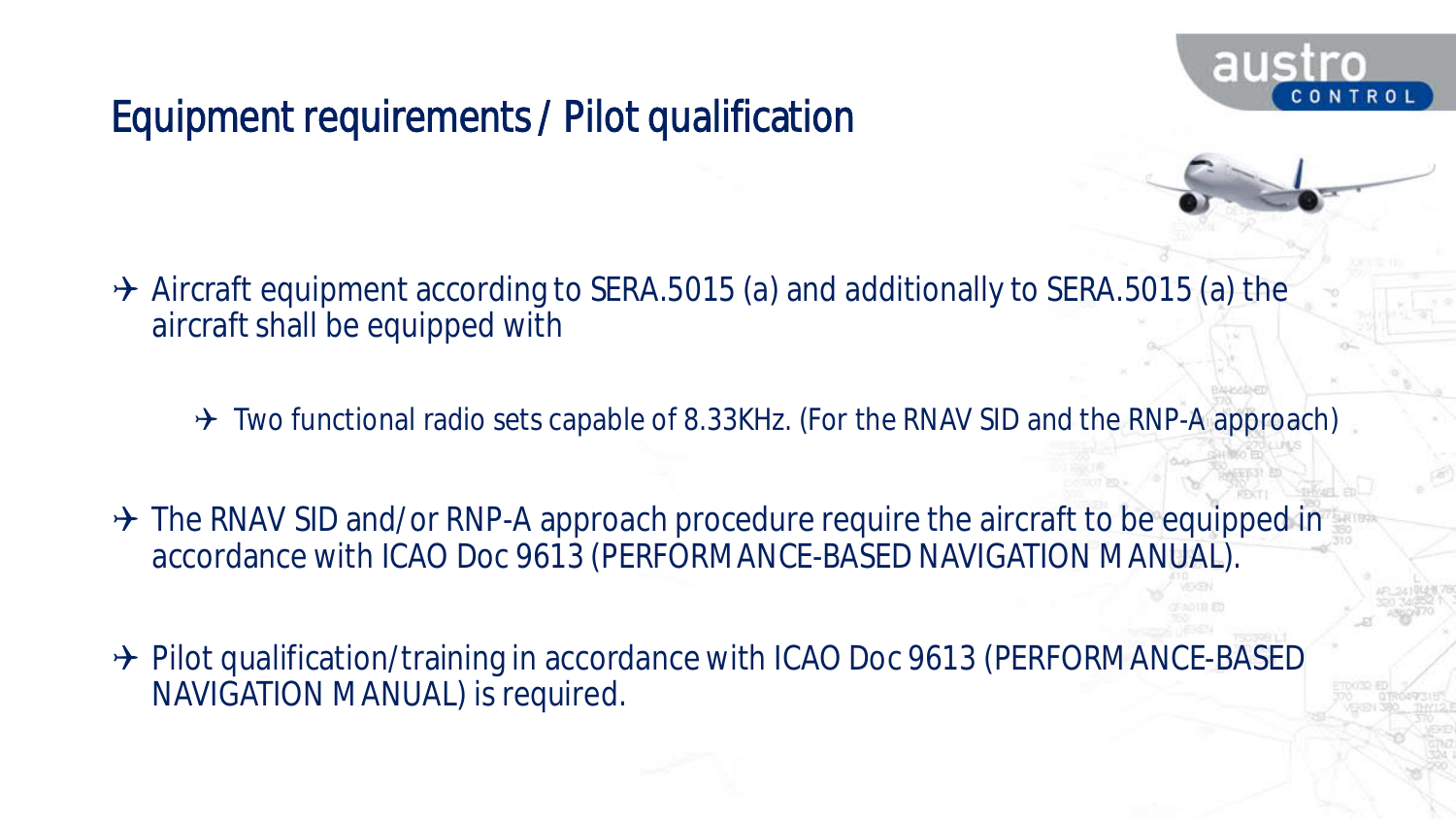

#### Air Traffic Services

- $\rightarrow$  The IFR flight on the RNAV SID or the RNP-A approach is provided with air traffic control (ATC) service by WIEN RADAR.
- $\rightarrow$  For aircraft intending to use the RNAV SID, WIEN RADAR will issue the IFR clearance for the aircraft on ground.
- $\rightarrow$  At the aerodrome LOAV and LOAN no air traffic services unit is established and therefore no air traffic control service (ATC) or flight information service (AFIS) is provided.
- $\rightarrow$  The RMZ frequency shall be used by pilots for position reports.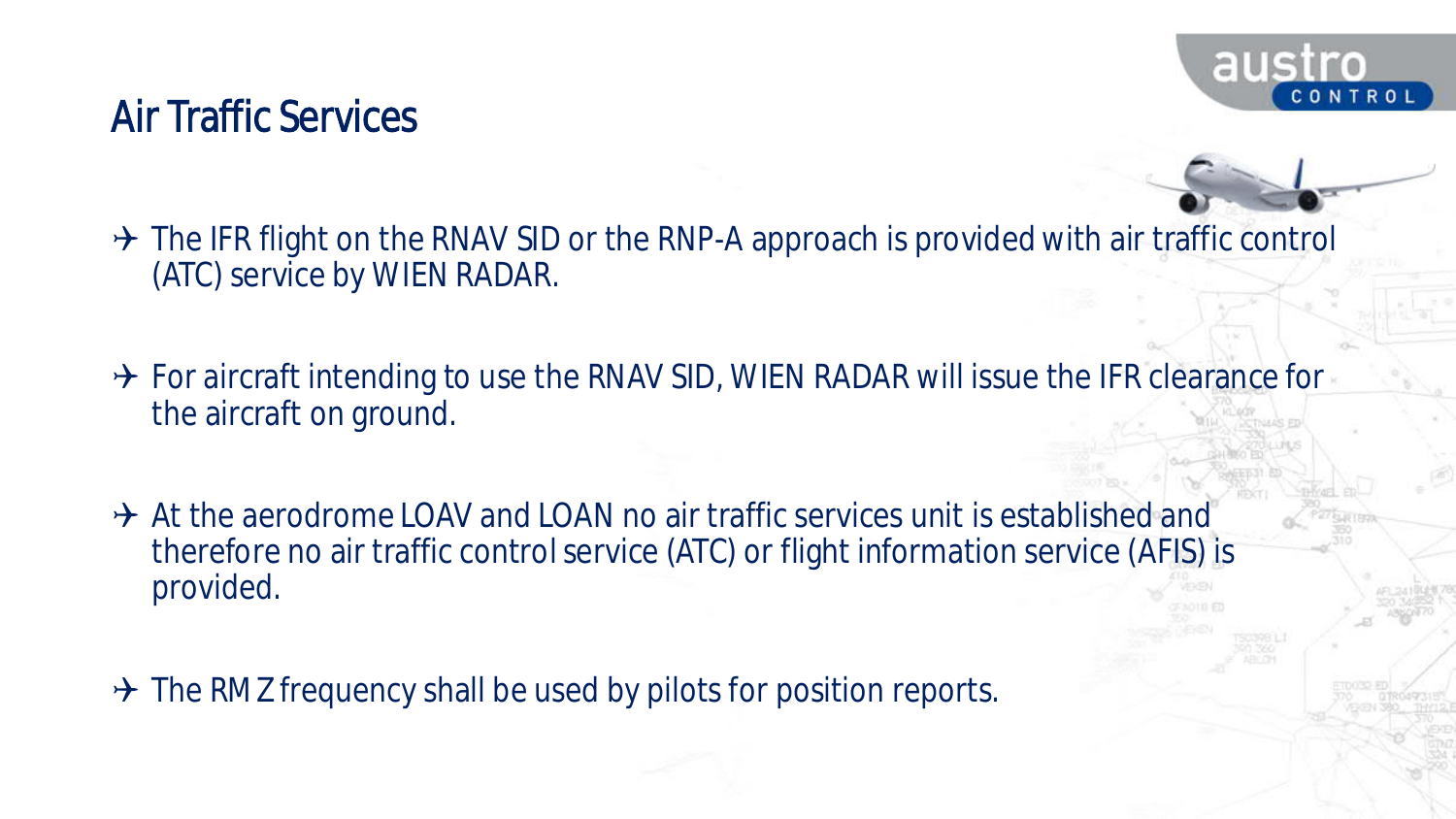



- $\rightarrow$  Receiving the IFR clearance
	- $\rightarrow$  The procedure thus starting in airspace class G (uncontrolled airspace) requires a clearance before departure since the aircraft will enter controlled airspace (airspace class E) under IFR shortly after departure
	- To receive the IFR clearance the PIC shall contact **WIEN RADAR** on **FREQ 133.685 MHz** and request the IFR clearance
	- $\rightarrow$  In order to ensure that the PIC is able to receive ATC, ATC contact points have been established which are marked on the aerodrome (At this points the PIC will have a guaranteed reception of the FREQ 133,685 MHz)

*Note: The PIC shall advise ATC prior clearance request if a Network Manager Operations Centre/NMOC restriction (SLOT) has been received*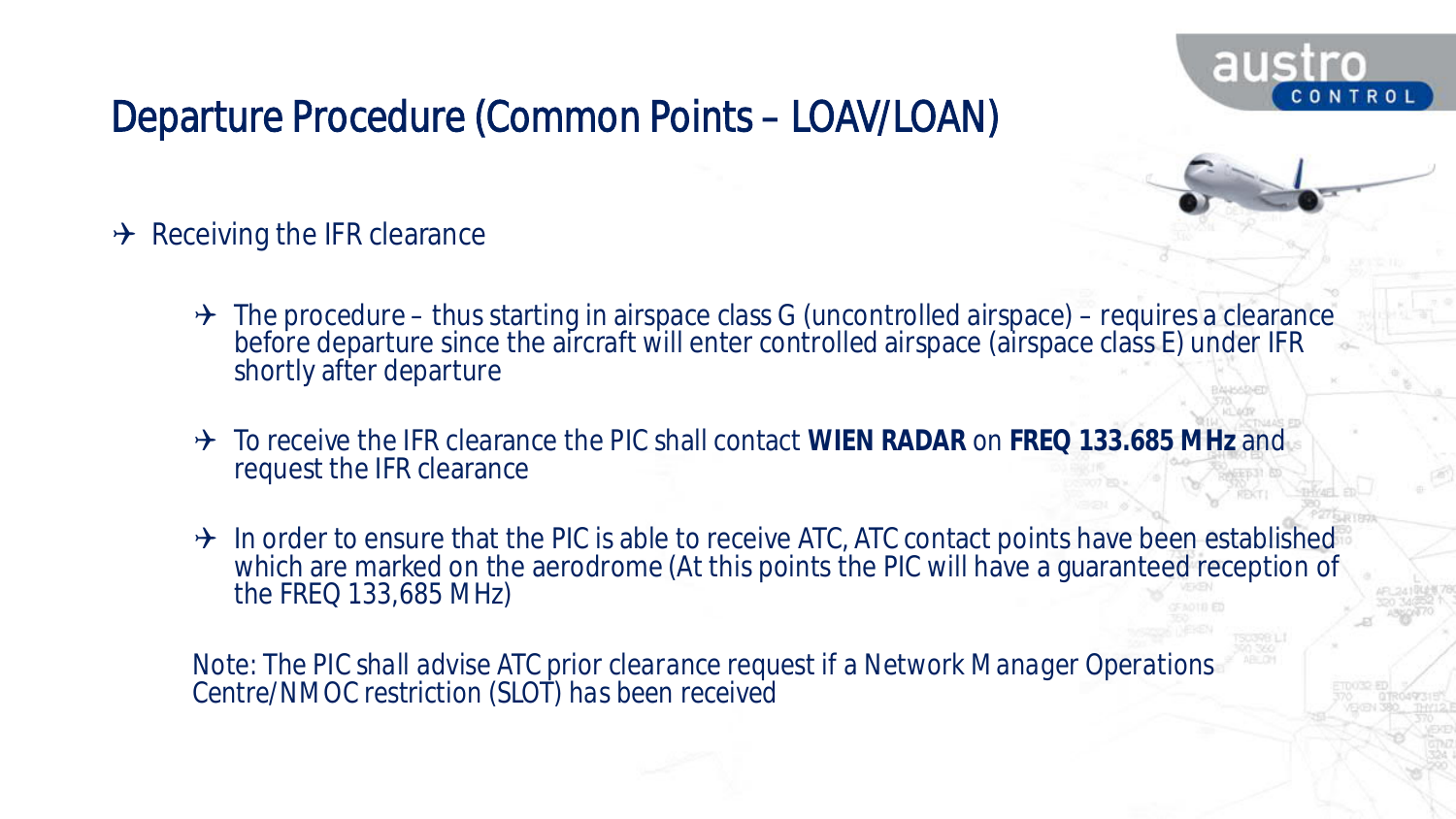

- $\rightarrow$  Clearance Expiry time
	- $\rightarrow$  ATC will issue a "Clearance Expiry time" together with the ATC clearance
		- $\rightarrow$  Example: "Clearance expires at 13:25"
	- $\rightarrow$  It is very important to note that the clearance becomes automatically void after the clearance expiry time, unless the flight has passed the "IFR starting point" at or before the clearance expiry time
	- $\rightarrow$  The clearance expiry time is therefore the last possible time the aircraft shall cross the "IFR starting point" (Be aware – Departing at the clearance expiry time and joining the VFR procedure to fly to the "IFR starting point" is not sufficient!)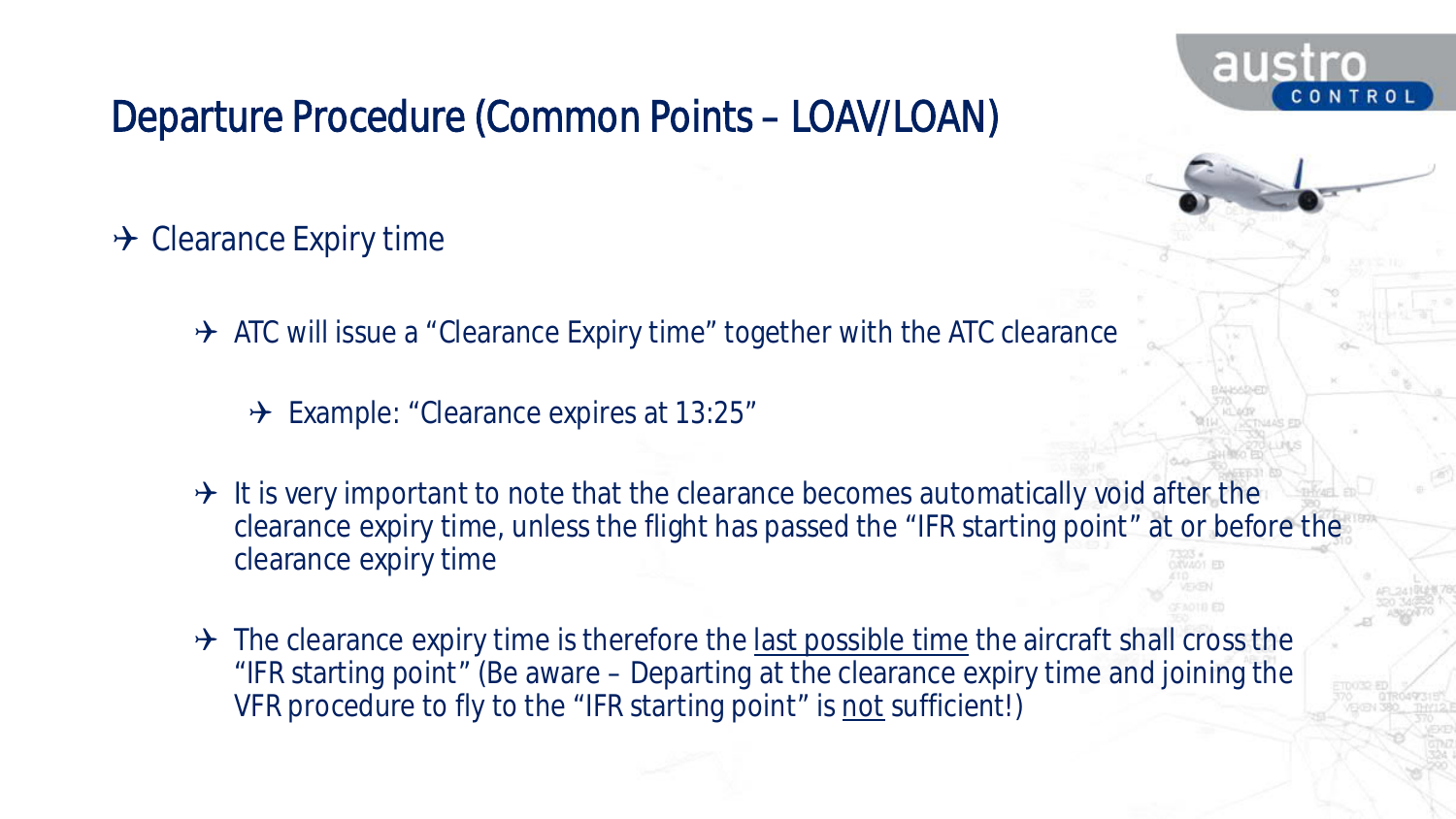$\rightarrow$  Clearance Expiry time (PIC unable to meet the Clearance Expiry time)

- $\rightarrow$  If the PIC can not depart in time to reach the IFR staring point at or before the clearance expiry time the PIC shall inform ATC immediately and remain VFR
- $\rightarrow$  An amended clearance expiry time may be requested by the PIC
- $\rightarrow$  The reason for the issuance of a clearance expiry time is due to the fact that ATC is unable to block other operations within controlled airspace for an absolutely longer period of time than necessary – since the airspace below the TMA LOWW is extremely busy (Traffic in and out of LOWW, LOAV, LOAN, overflights, etc.) the clearance expiry time greatly helps ATC to manage traffic efficiently and reduce delays for all aircraft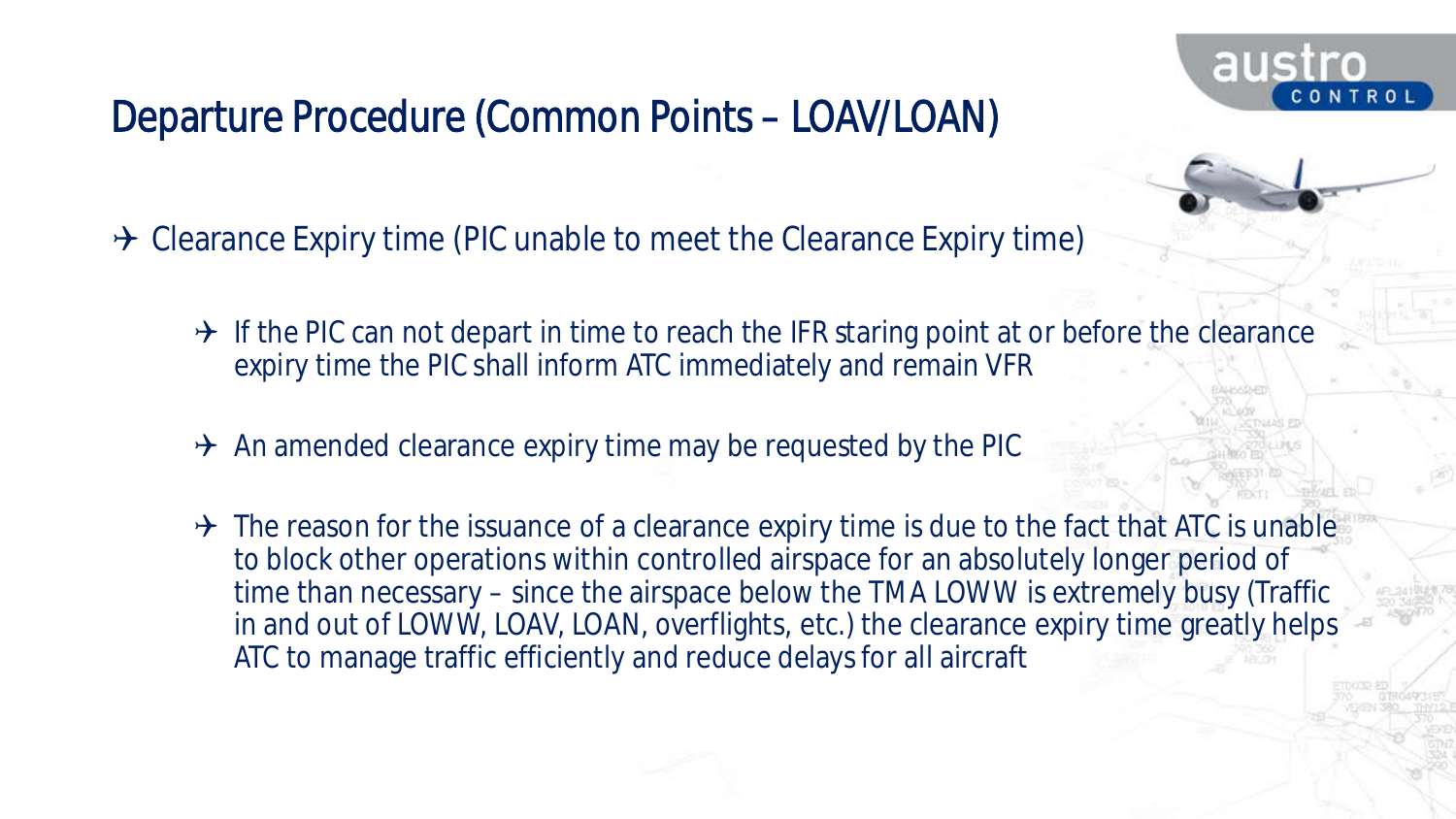

 $\rightarrow$  Guidance for pilots departing from LOAV/LOAN with a "Z"-flight plan using the published departure procedure (PART 1)

- $\rightarrow$  The PIC shall ensure that a flight plan has been field and is available to ATC (If there are any problems kindly contact AIS/ARO Wien)
- $\rightarrow$  The PIC shall taxi to the ATC contact points and request the IFR clearance from WIEN RADAR (Note: It is possible that ATC requests the pilot to stand-by on the ATC FREQ if ATC is unable to issue a clearance due to traffic)
- $\rightarrow$  PIC shall complete all checks for departure and after receiving the respective IFR clearance from WIEN RADAR as described then depart along the published VFR procedures announcing the intention and position – as necessary – on the RMZ FREQ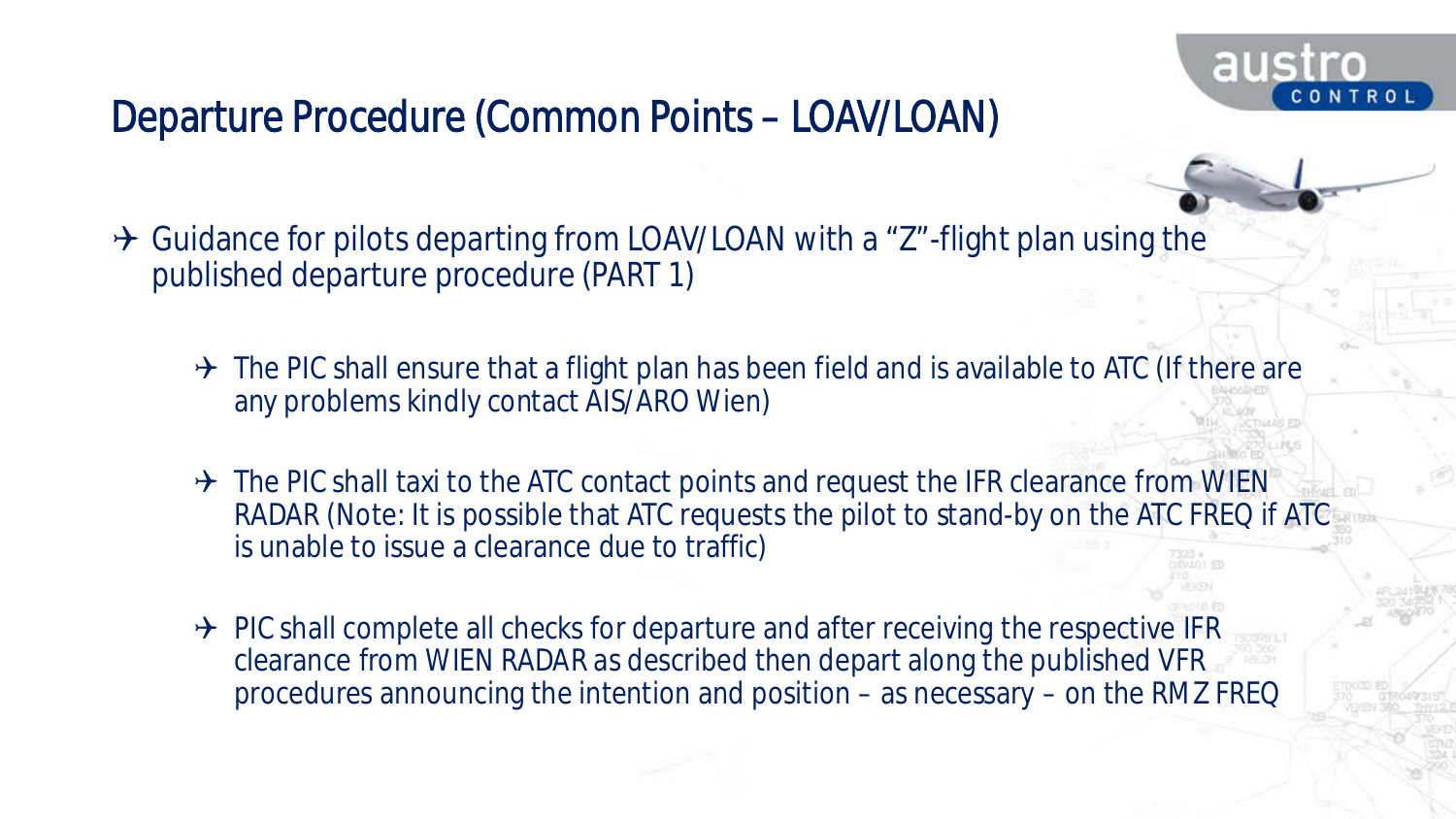

- → Guidance for pilots departing from LOAV/LOAN with a "Z"-flight plan using the published departure procedure (PART 2)
	- $\rightarrow$  The PIC will automatically join IFR upon passing the IFR starting point on the SID at or before the clearance expiry time
	- → The PIC shall announce leaving the aerodrome FREQ and contact WIEN RADAR on FREQ 134.675 MHz (unless another FREQ has been advised in the received IFR clearance) as an "IFR initial contact"
		- → Example: WIEN RADAR (call sign) (passing altitude) climbing (cleared altitude) via SID (SID designator)
	- $\rightarrow$  The flight will be identified and further clearance will be issued by WIEN RADAR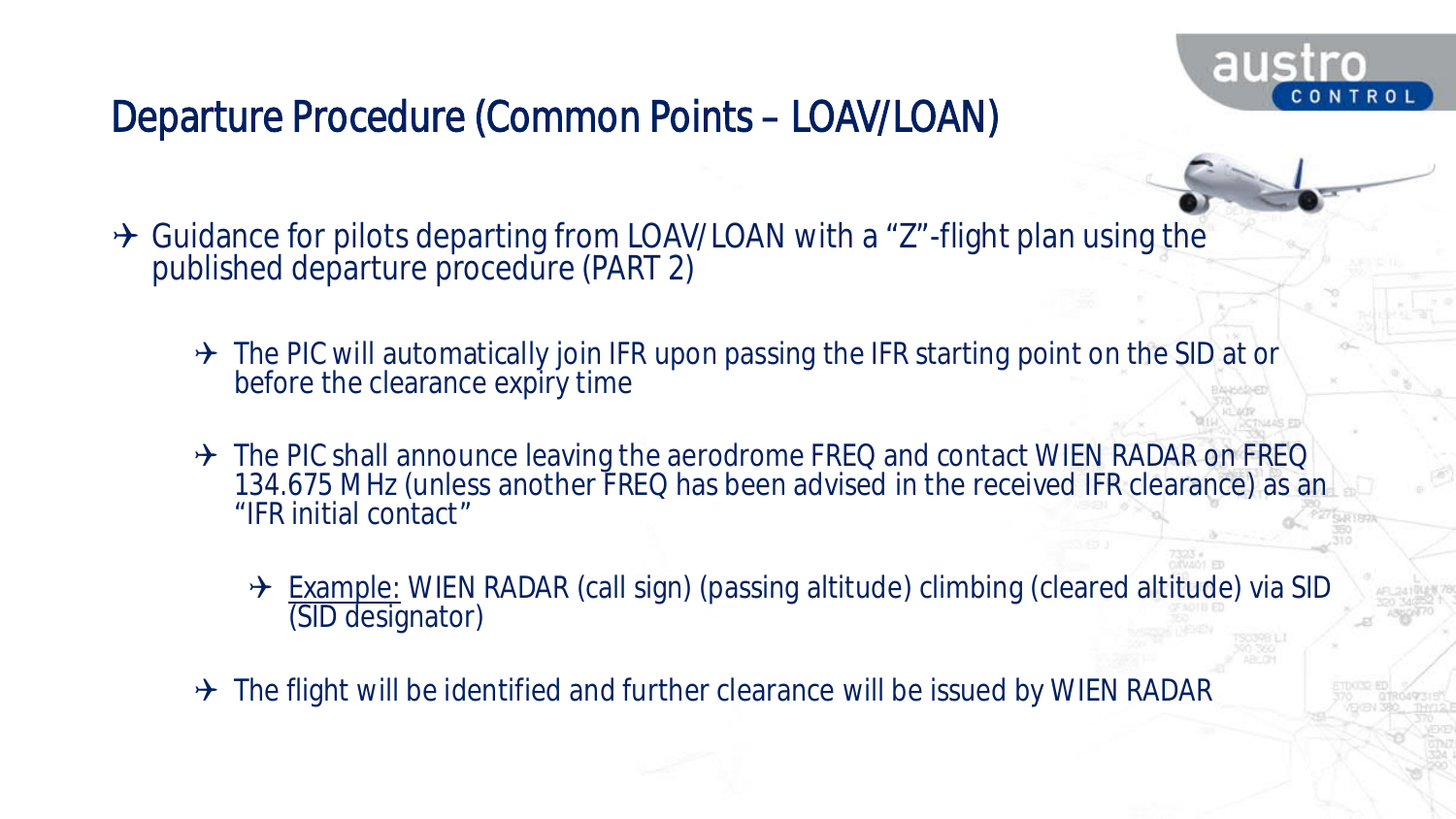

→ Common / Frequent Mistakes (PART 1)

- → Clearance expiry time: The flight reaches the IFR starting point after the clearance expiry time  $\rightarrow$  In this case the flight never automatically becomes IFR (Note: This may lead to a VFR flight entering IMC)
- → Level Bust: The flight becomes IFR and does not comply with the cleared altitude/level → It is important to note that the flight as a VFR flight may operate in airspace class E at any altitude, however when the flight rule change to IFR becomes effective any IFR clearance limit (horizontally as well as vertically) is mandatory
	- $\rightarrow$  Example: If the IFR clearance contains an initial altitude of 3000 FT AMSL The airspace class E has an upper limit of 3500 FT AMSL  $\rightarrow$  As long as the flight is VFR the maximum altitude is 3500 FT but once the flight rule change becomes effective the flight shall not be / shall not climb above 3000 FT AMSL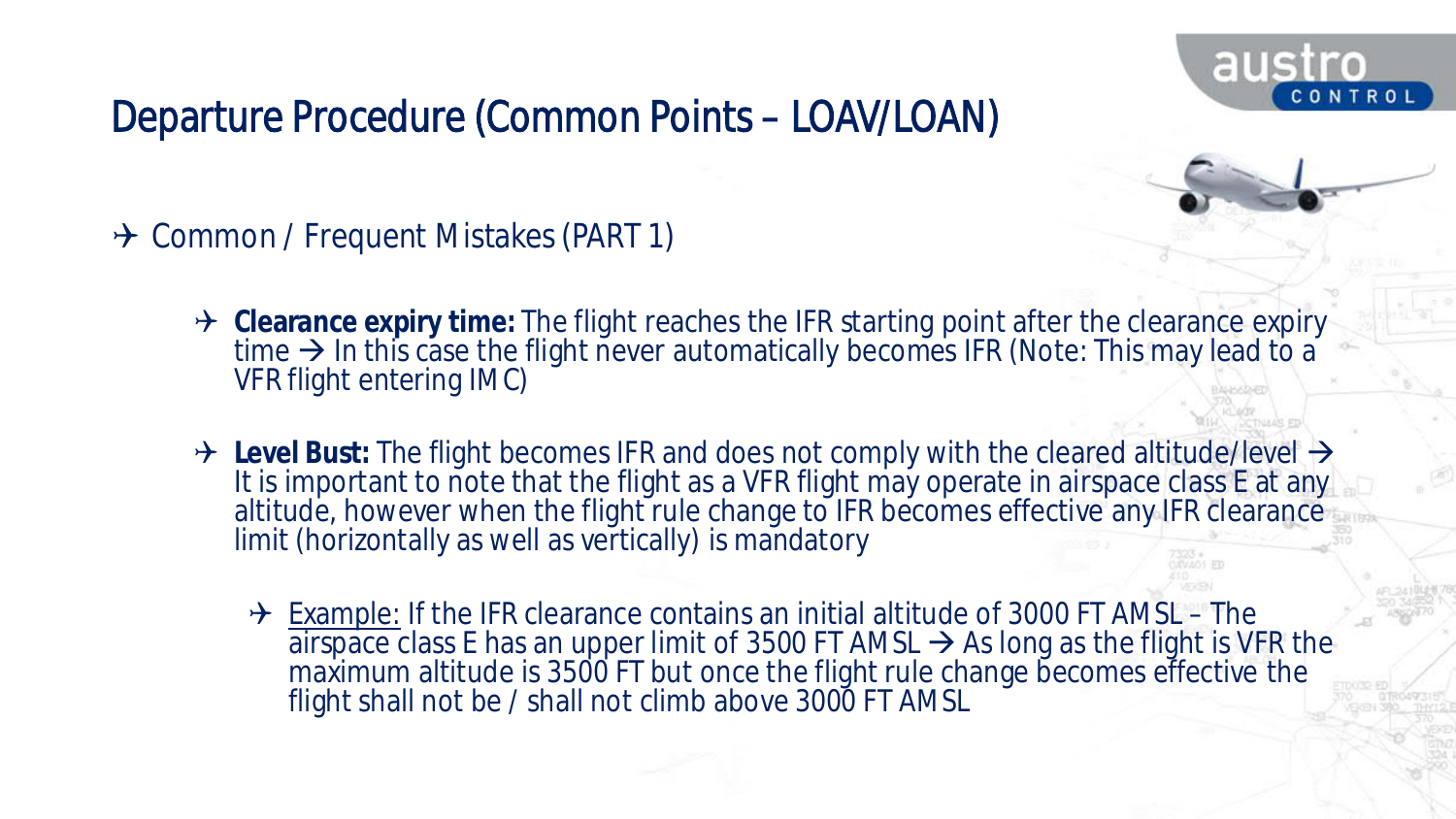

- → Common / Frequent Mistakes (PART 2)
	- **(Lateral) Deviation from the procedure:** The PIC deviates laterally from the SID (Note: This could lead to a loss of separation or to an inadequate terrain clearance)
	- → Continue past the clearance limit: Usually the clearance limit for the departure from LOAV is the **MOVOS HLDG** and for departures from LOAN is the **GESGI HLDG** unless otherwise stated in the clearance (It is important to note that the flight shall not continue past the clearance limit if no further ATC clearance is received – If no clearance can be obtain the PIC shall enter a holding over the clearance limit  $\rightarrow$  MOVOS HLDG/GESGI HLDG)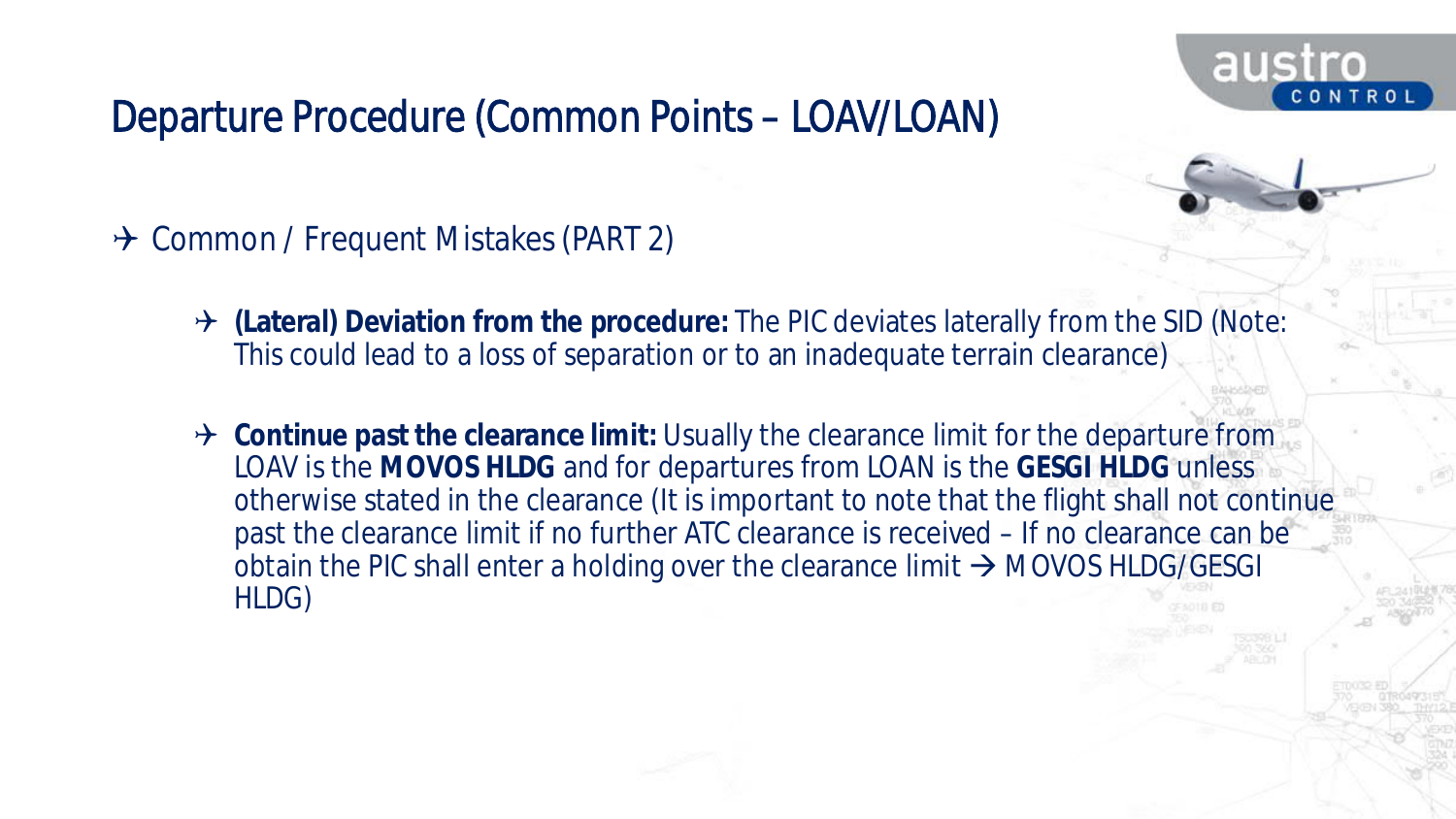

# Departure Procedure – MOVOS1A SID

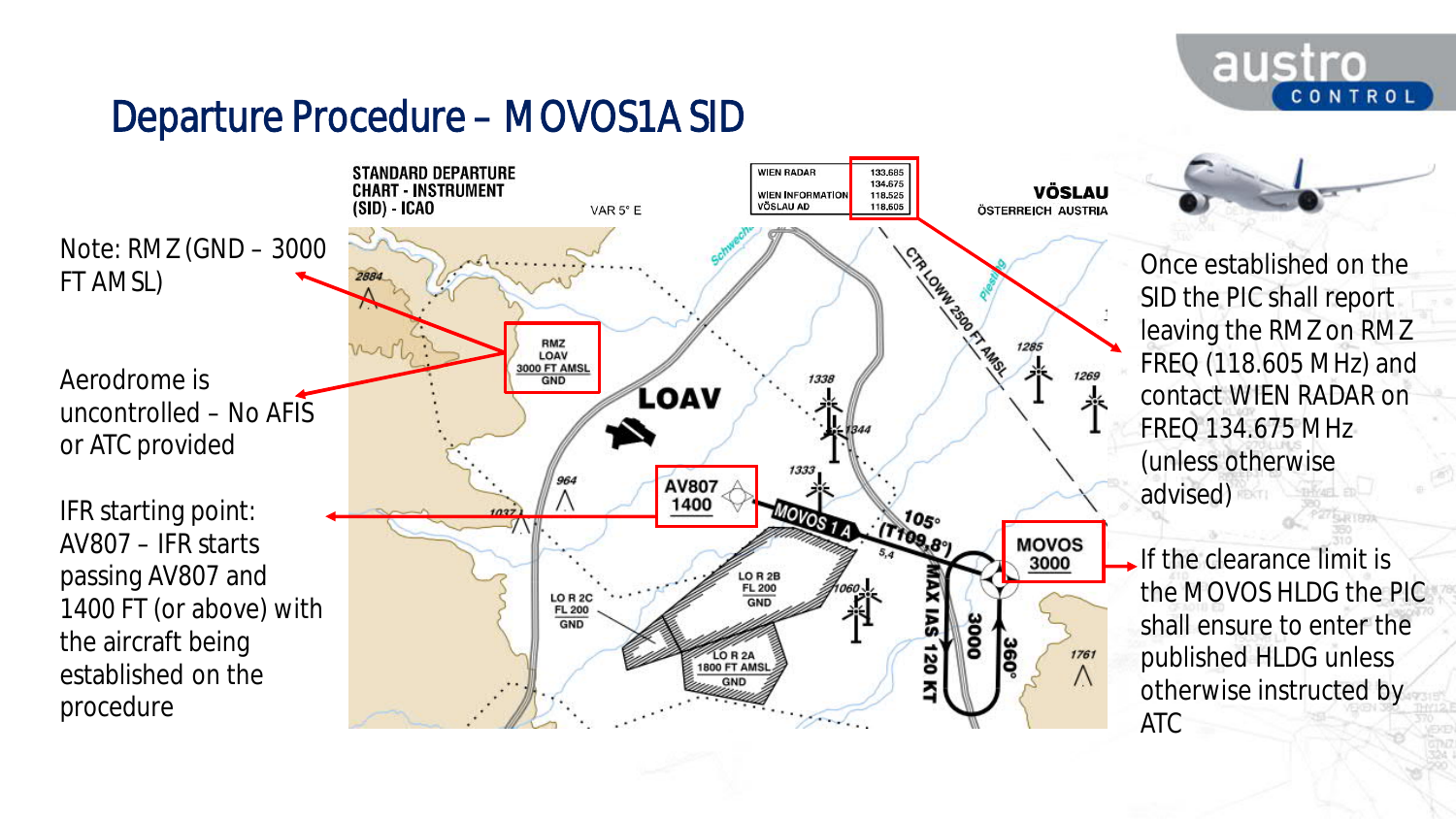

# Departure Procedure – GESGI1A SID

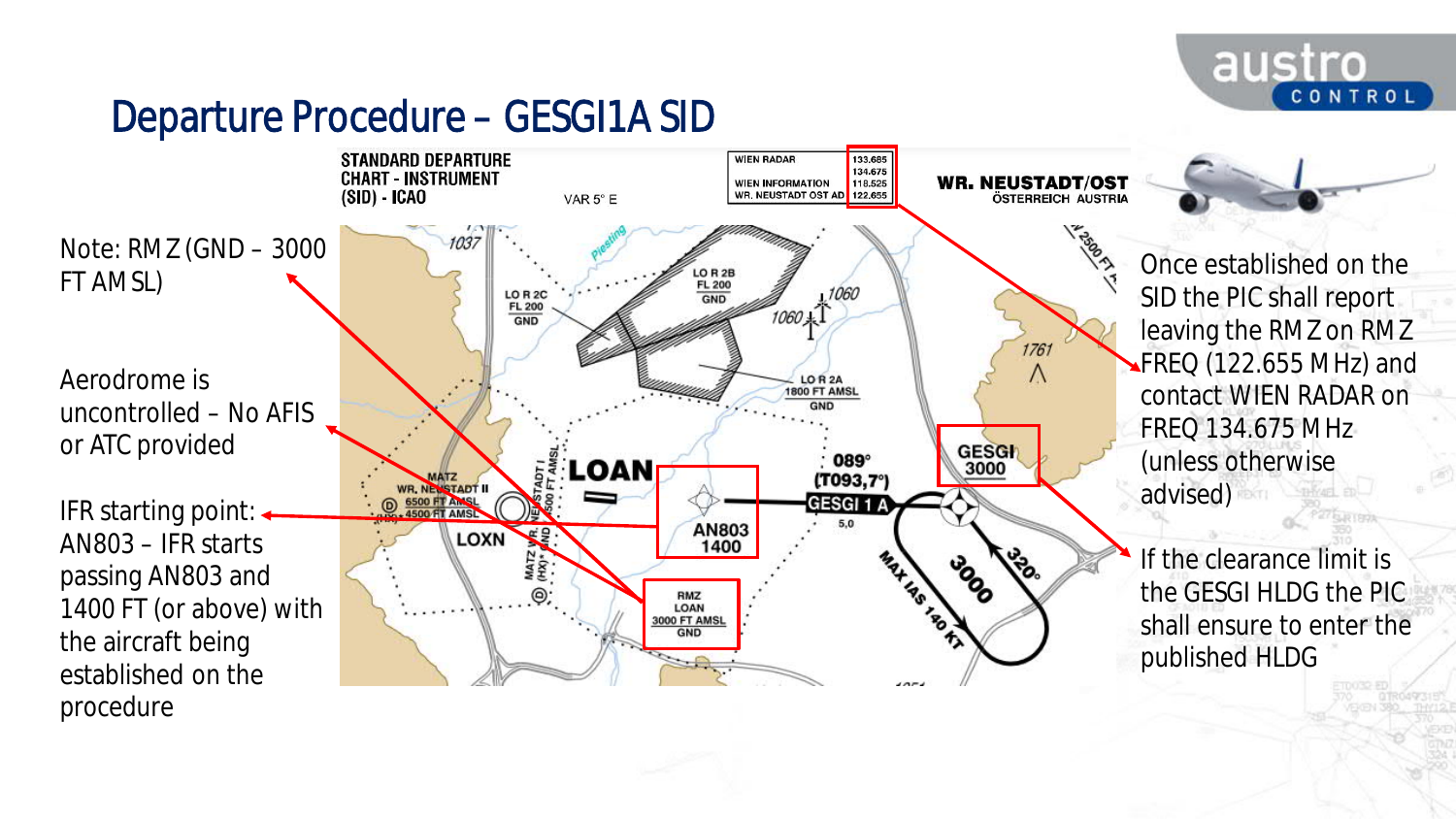

- $\rightarrow$  Planning phase for the RNP-A procedure
	- $\rightarrow$  The PIC shall ensure that a "Y"-flight plan is filed to LOAV or LOAN
	- $\rightarrow$  In the "Y"-flight plan the PIC shall file in item 15 of the flight plan GESGI (for LOAN) or MOVOS (for LOAV) as the last (IFR) waypoint in the flight plan
	- $\rightarrow$  In item 18 of the "Y"-flight plan the PIC shall indicate the following:
		- → For LOAN: RMK/GESGI DCT AN800 DCT AN802 VFR
		- → For LOAV: RMK/MOVOS DCT AV806 DCT AV807 VFR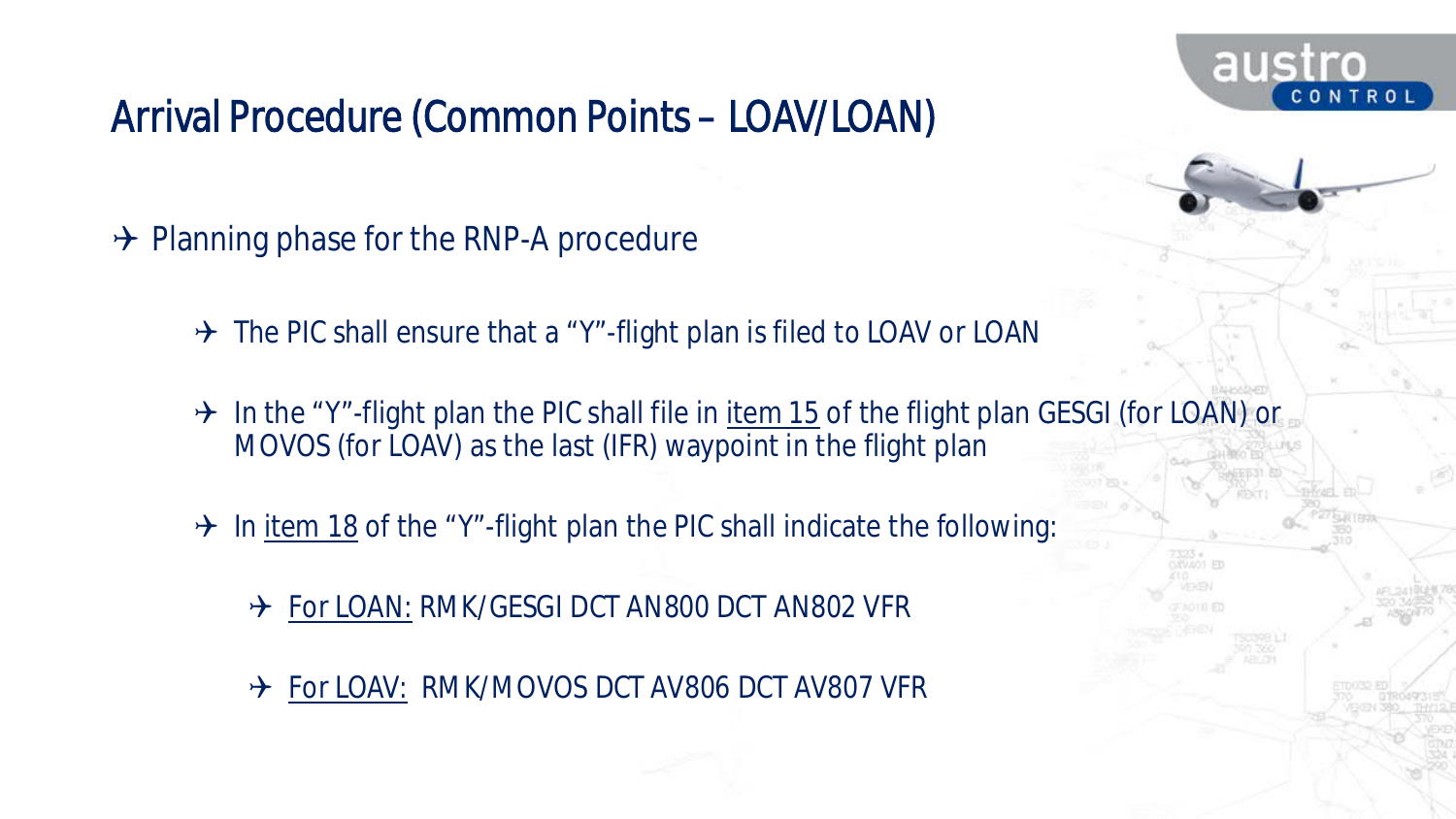

- $\rightarrow$  Intention by the pilot and clearance by ATC to fly the RNP-A procedure
	- $\rightarrow$  The PIC shall advise ATC (WIEN RADAR) as soon as possible that the RNP-A approach to LOAV or LOAN is requested
	- $\rightarrow$  This allows ATC to pre-plan and sequence traffic accordingly
	- $\rightarrow$  The procedure may only be flown (under IFR) subject to an ATC clearance (Note: A simulated approach under VFR in VMC is not subject to an ATC clearance as long as the flight remains in airspace class E and G)
		- $\rightarrow$  Note: The clearance limit is always the MOVOS HLDG (for flights to LOAV) and the GESGI HLDG (for flights to LOAN) – If no further approach clearance is received prior to reaching the MOVOS or GESGI HLDG (as applicable) the flight shall enter the published HLDG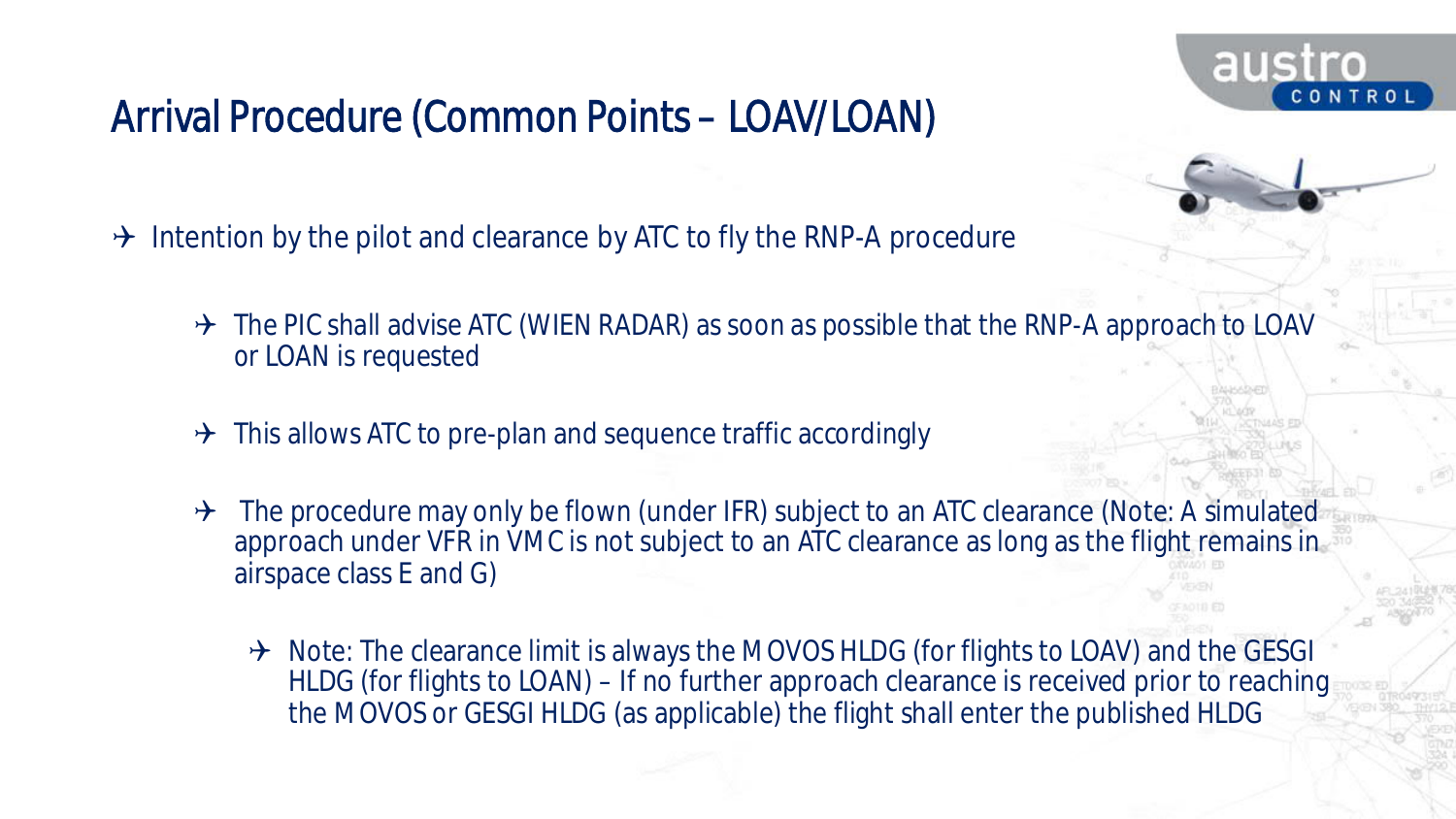

- $\rightarrow$  Issuing the approach clearance
	- $\rightarrow$  The clearance is issued by WIEN RADAR depending on the traffic situation
	- $\rightarrow$  PICs shall remain on the ATC FREQ until leaving controlled airspace (SERA.8035 (a)) and transmit the initial call on the RMZ FREQ (SERA.6005 (a) (2))

*Note: The frequency handling is solely the responsibility of the PIC and ATC will not advise the PIC to initiate the frequency change.*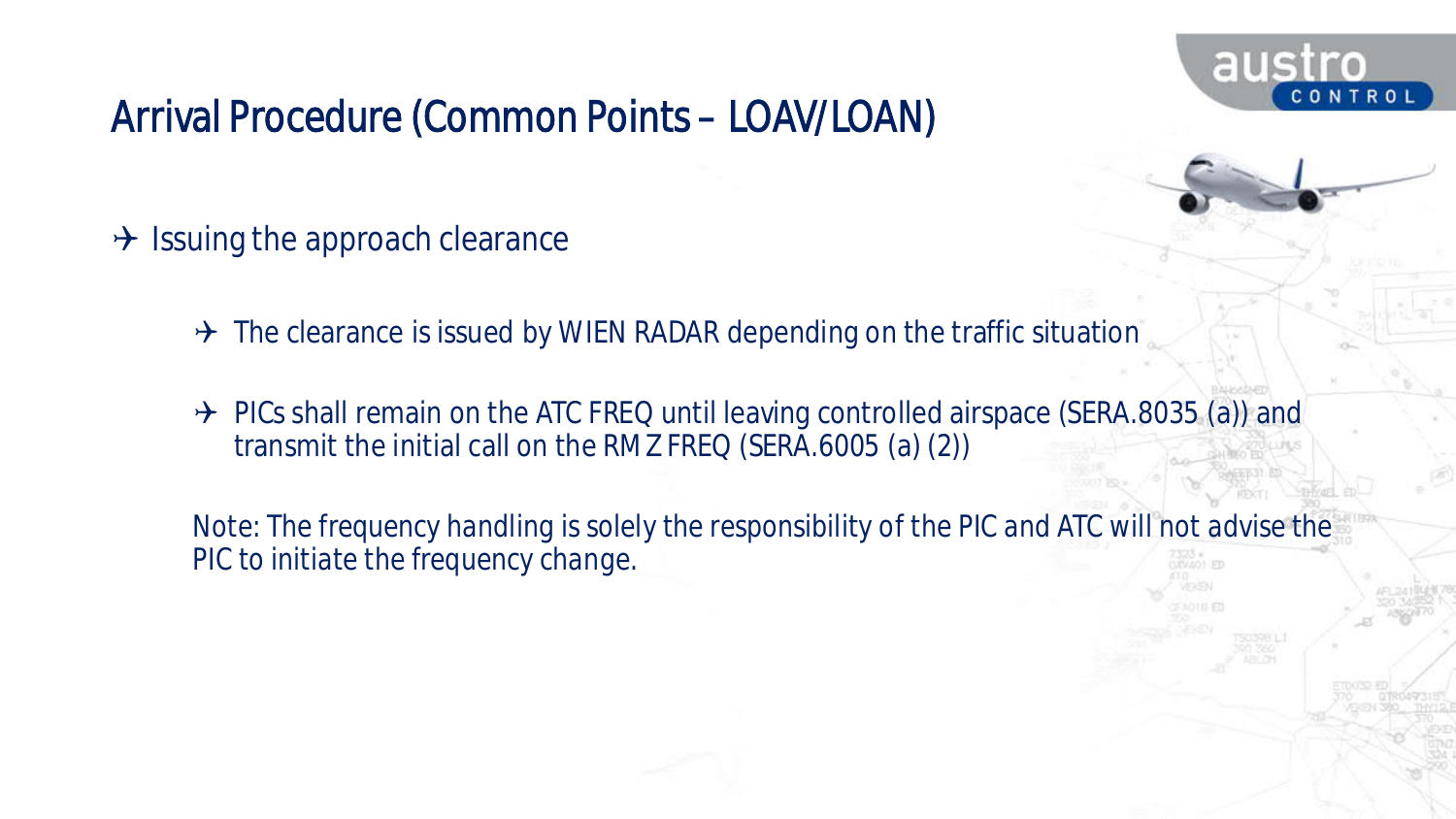

 $\rightarrow$  Reaching the MAPt and cancelling the IFR flight

- $\rightarrow$  Since landing at LOAV or LOAN is not permitted as an IFR flight the PIC shall cancel the IFR flight latest at the MAPt in order to continue as a VFR flight
- $\rightarrow$  IFR cancellation is mandatory by using one of these two cancellation procedures:
	- (1) IFR Cancelation Procedure according to flight plan ("Y"-flight plan)
	- (2) IFR Cancellation according to SERA.5015 (c) (3)

*Note: Both procedures are described in detail in the following slides*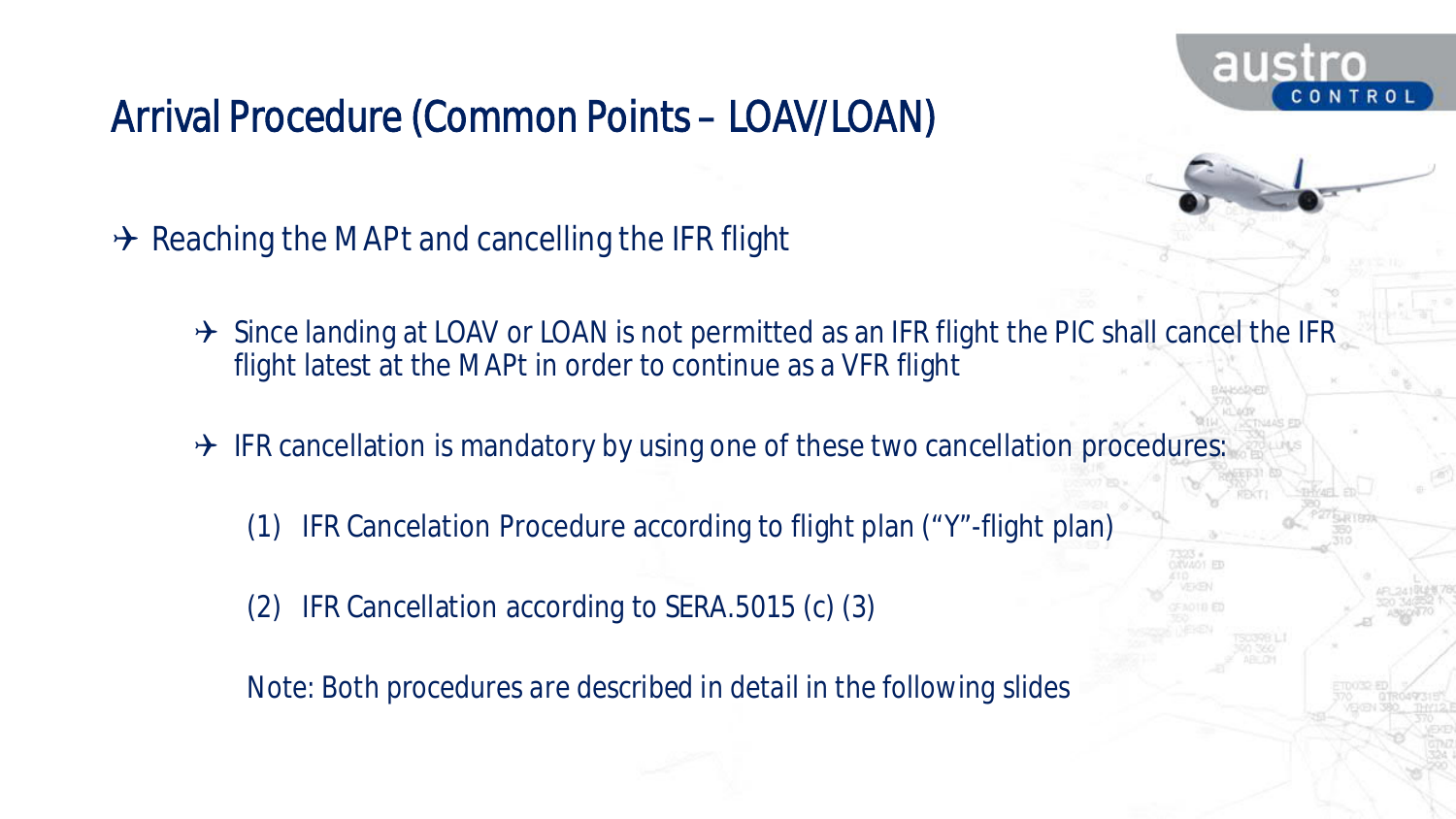

(1) IFR Cancelation Procedure according to "Y"-flight plan (PART 1)

- $\rightarrow$  The flight will automatically become VFR if the aircraft passes over the last point (for LOAN: MAPt AN802 and for LOAV: MAPt AV807) in the "Y"-flight plan (as indicated in item 18)
- $\rightarrow$  An additional verbal IFR cancellation according to SERA.5015 (c) (3) is not required in this case and the flight shall continue according to the VFR procedures (see slide 30 of this briefing)

*Note: It is important to note that the IFR cancelation according to flight plan is only possible if the flight physically passes over the last point in the flight plan as indicated in item 18 – Deviation from the procedure is therefore not possible without canceling the IFR flight with ATC on the frequency.*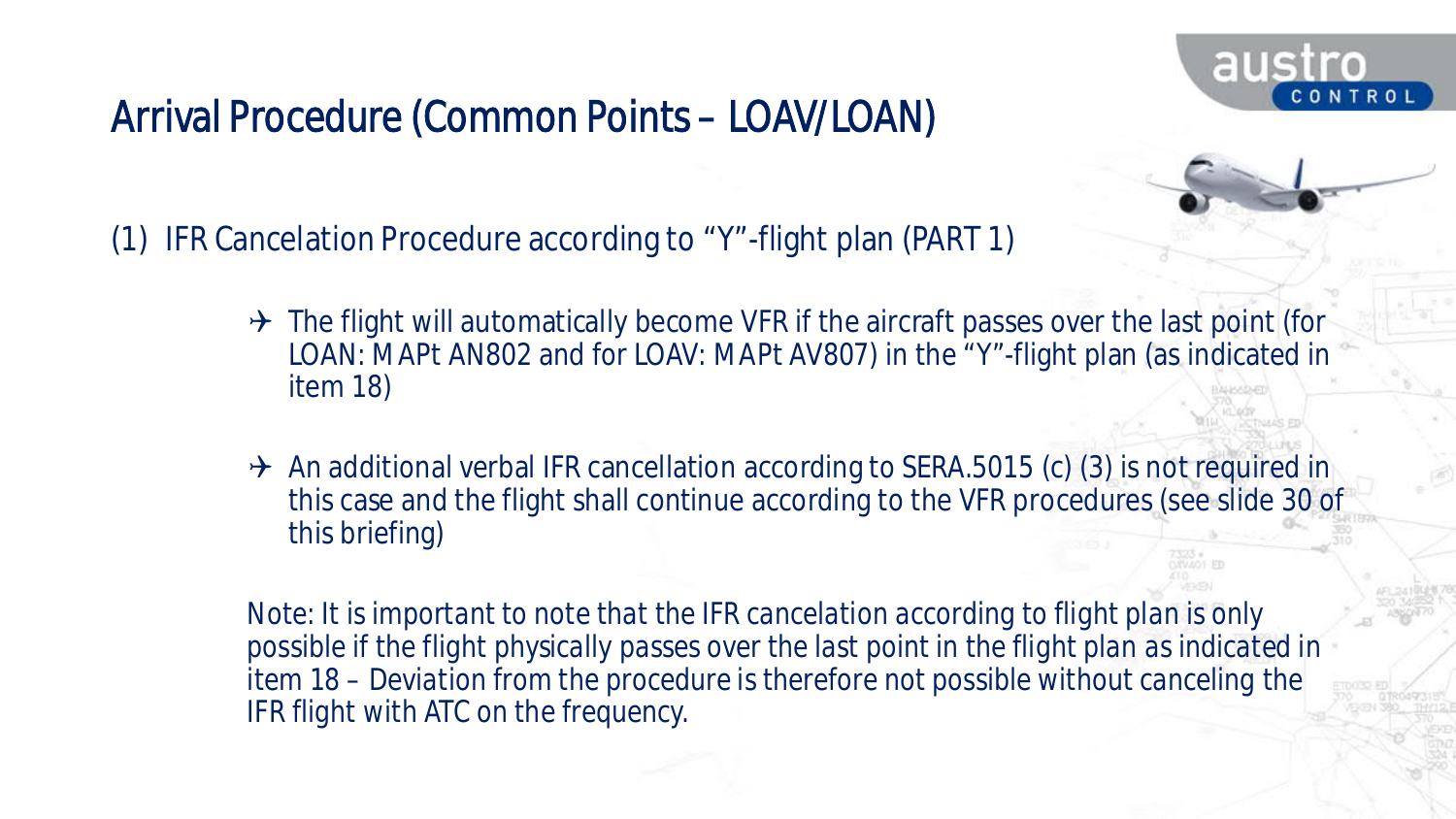

(1) IFR Cancelation Procedure according to "Y"-flight plan (PART 2)

- $\rightarrow$  If it is not possible, to file the routing remark in item 18 of the flight plan (see slide 22 of this briefing) prior departure, the PIC may request to change the flight plan in flight with ATC (SERA.8020 (c)).
- $\rightarrow$  If the flight plan change is acknowledged and accepted by ATC the procedure of an automatic IFR cancellation – as described on the slide before – according to "Y"-flight plan is possible.

*Note: Due to traffic and ATC workload a request for a flight plan change might be declined.*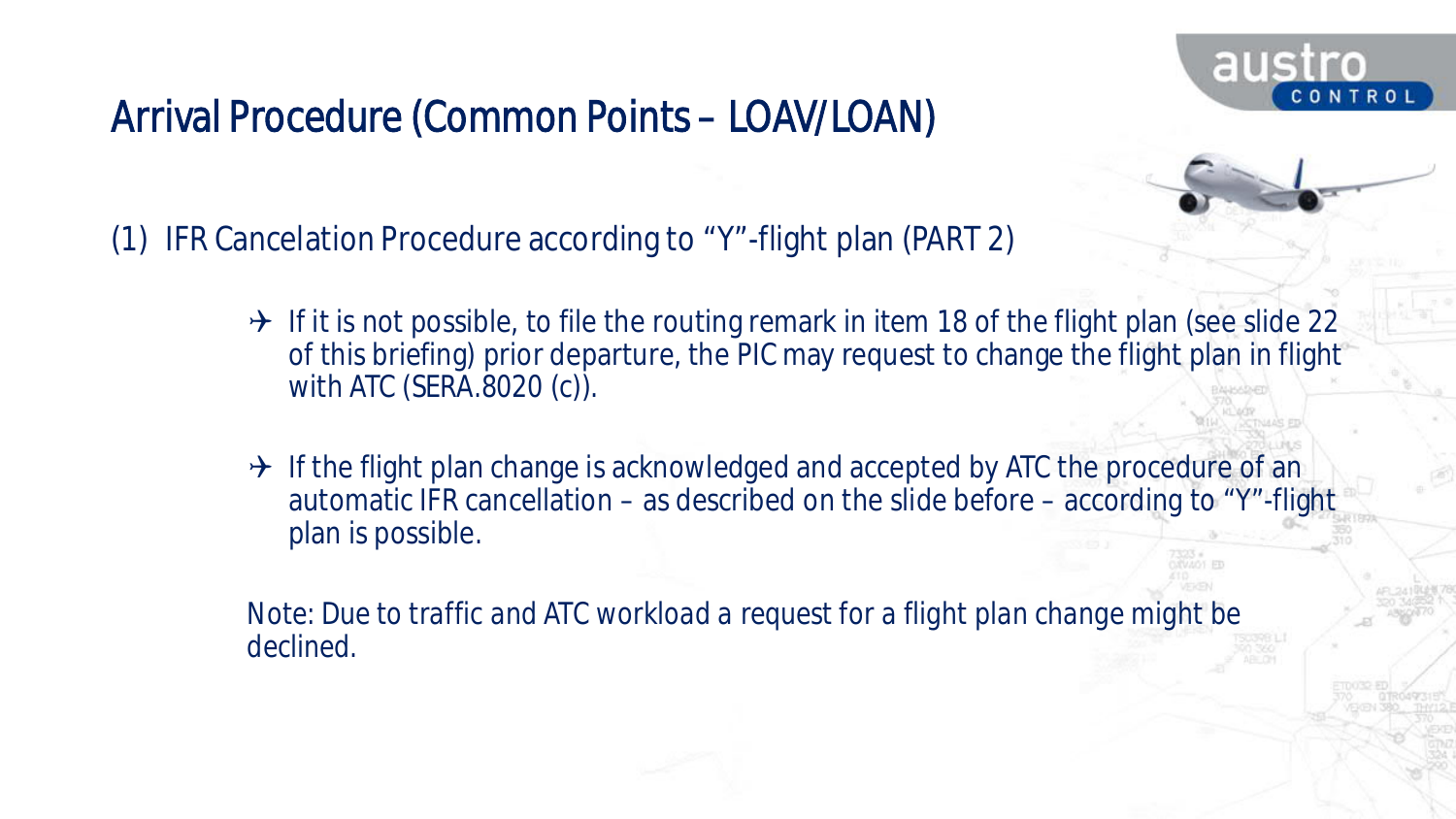

- (2) IFR Cancellation according to SERA.5015 (c) (3)
	- $\rightarrow$  If a "Y"-flight plan incl. the remarks in item 18 has not been filed (see slide 22 of this briefing) and/or ATC is unable to accept the requested flight plan change (see slide 27 of this briefing) the IFR flight shall be cancelled at or before the MAPt by stating: "CANCELLING MY IFR FLIGHT" on the last assigned ATC frequency. (SERA.5015 (c) (3))
	- → ATC will in this case acknowledge the IFR cancellation and provide the PIC with the time of the IFR cancellation.

*Note: Due to frequency load and or insufficient radio coverage PIC might not be able to transmit the required IFR cancellation at or before the MAPt In this case the flight shall perform the published missed approach procedure, inform ATC immediately and shall not continue VFR even if VMC is reached.*

*Note: The PIC may cancel IFR according to SERA.5015 (c) (3) at any time even if an IFR cancelation procedure according to flight plan was originally intended.*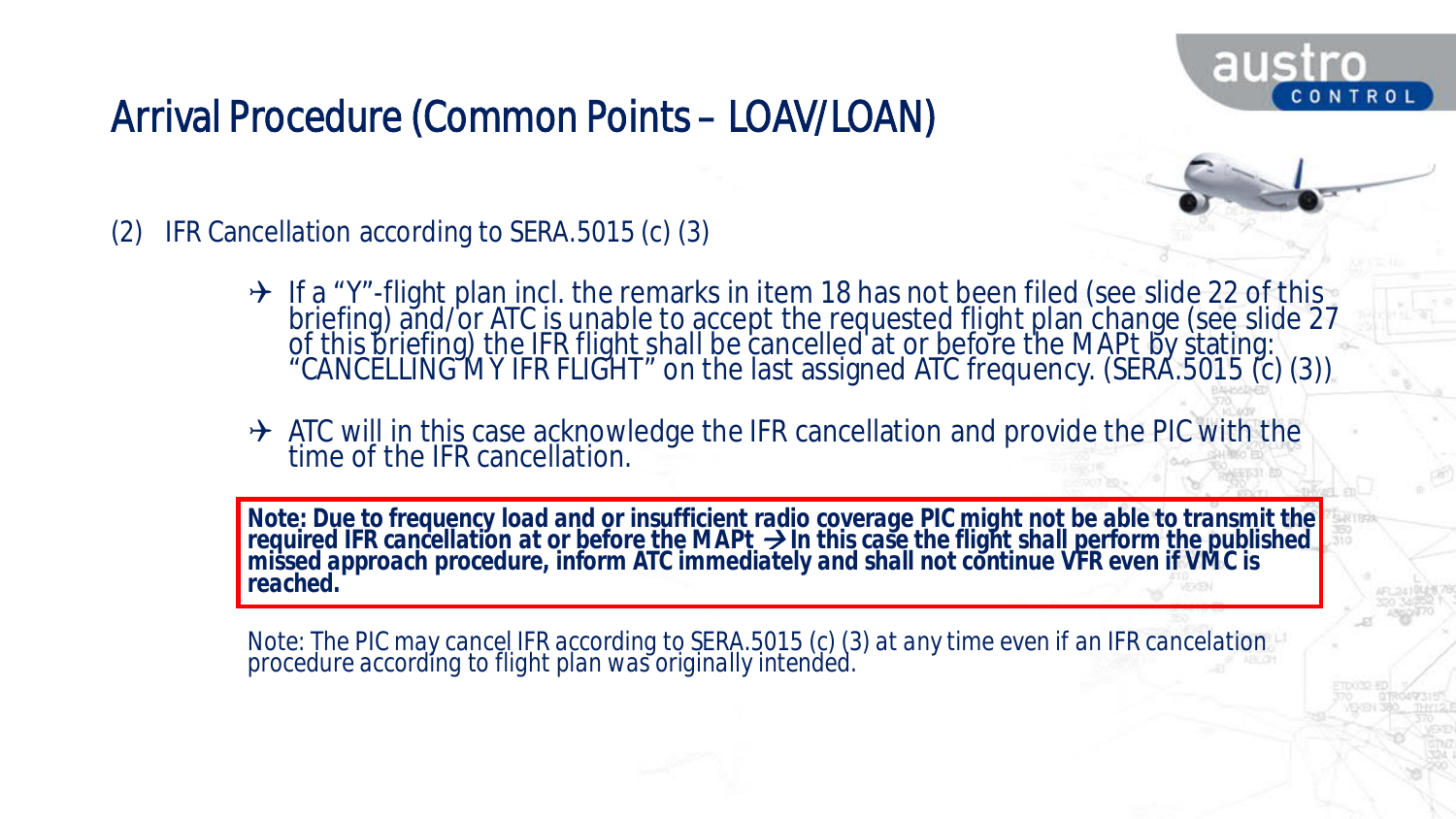

austro

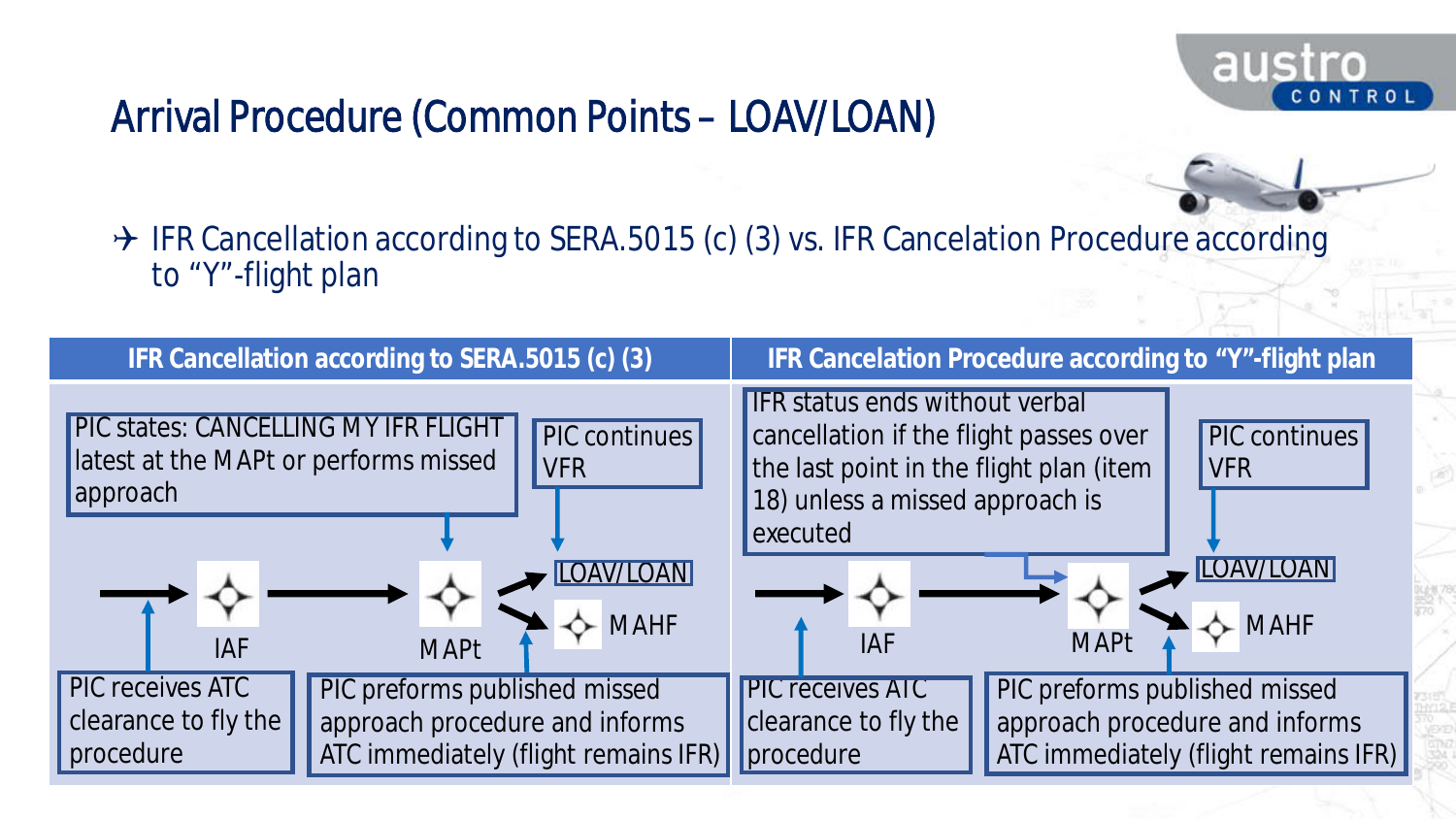

- $\rightarrow$  Entering the traffic circuit
	- $\rightarrow$  After the IFR flight is cancelled the flight shall proceed VFR and enter the traffic circuit

*Note: A straight in landing (unless safety dedicates otherwise) is not allowed and the published VFR procedures shall be observed*

- $\rightarrow$  Due to the dependency of the procedures, as described in the preface of this briefing, it is very important to indicate to ATC that the flight rule change according to flight plan has been effected.
- Therefore, following procedures shall be observed by the PIC:
	- $\rightarrow$  For LOAN:

A continuous flight and further descent below the MDA to RWY27 or the joining of the left-hand pattern for RWY09 with a maximum altitude of 1500ft AMSL.

 $\rightarrow$  For LOAV:

A continuous flight and further descent below the MDA to RWY31L or the joining of the left-hand pattern for RWY13R with a maximum altitude of 1700ft AMSL.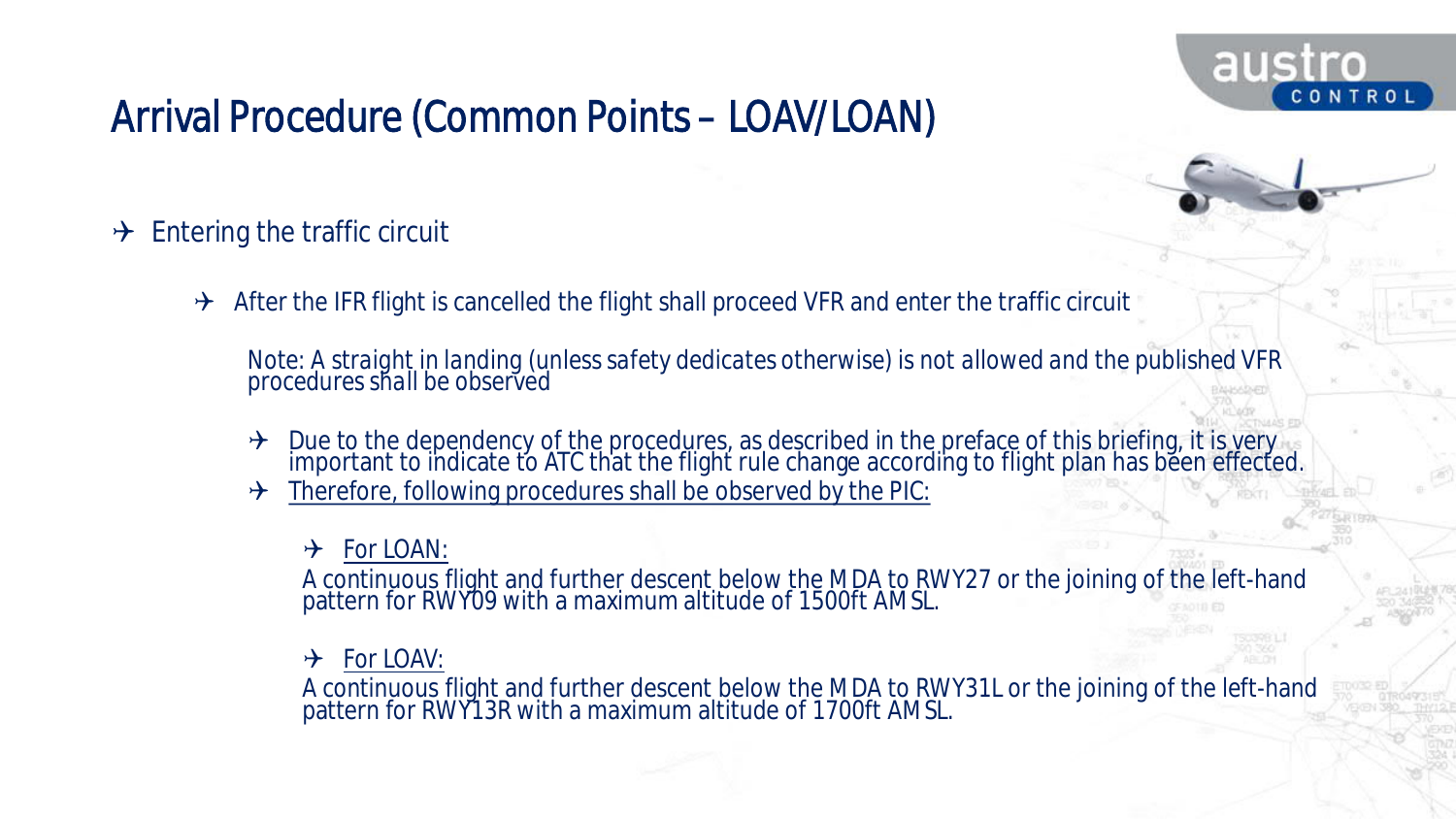

 $\rightarrow$  Common / Frequent Mistakes (PART 1)

**→** Deviation from the procedure or clearance without IFR cancelation: The procedure begins at the IAF MOVOS (for LOAV) or GESGI (for LOAN) – It is important (unless otherwise instructed by ATC) that the flight proceeds via the respective IAF and joins the procedure – Proceeding direct to the FAF AN800 (for LOAN) or AV806 (for LOAV) is only permitted with explicit ATC clearance, unless the flight has cancelled IFR.

This example (LOAV) shows how the approach should be flown (starting at MOVOS) in green and how it should not be flown (deviating from the procedure – direct to the FAF AV806) in red

For LOAN the same applies respectively

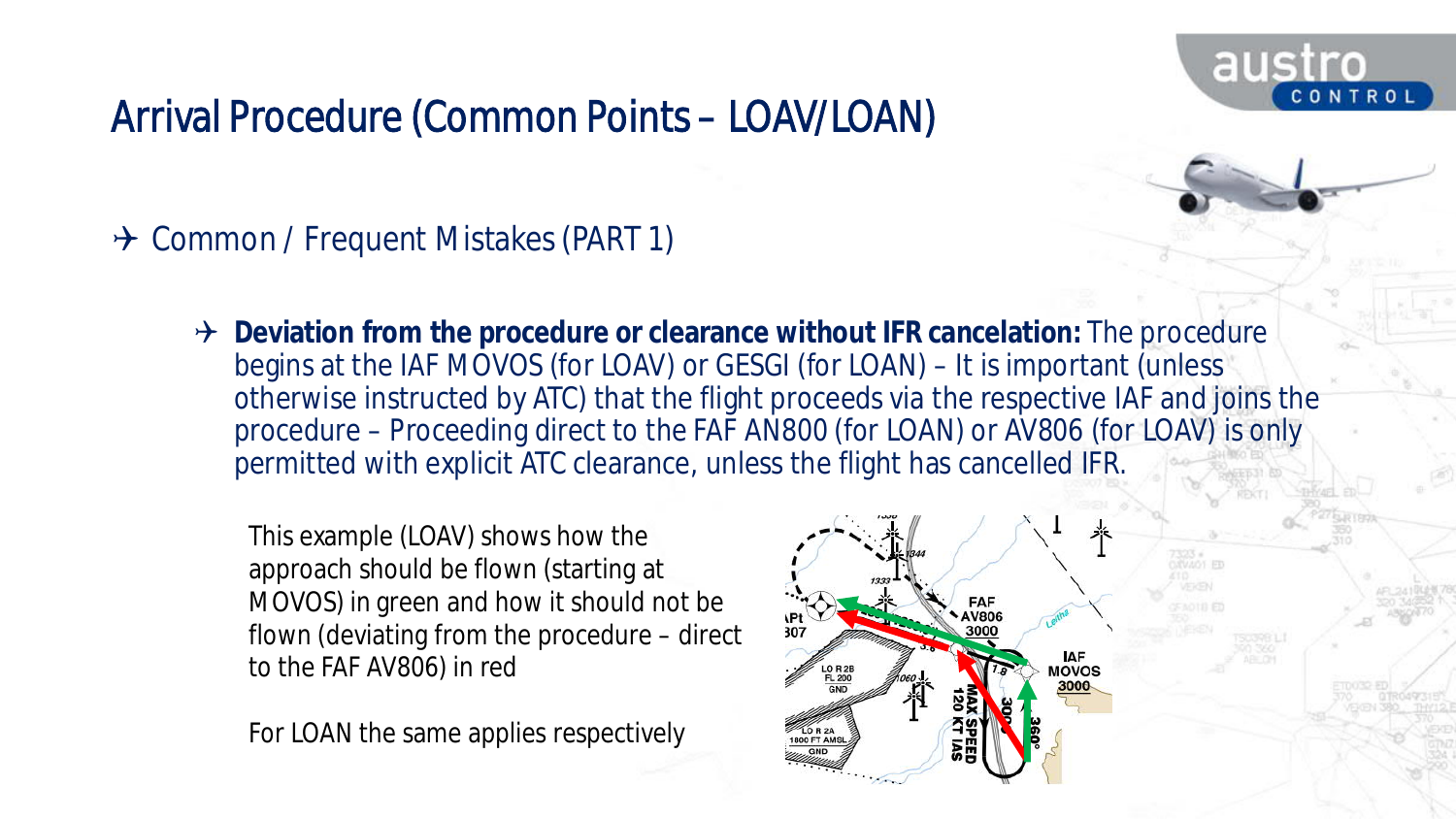

- $\rightarrow$  Common / Frequent Mistakes (PART 2)
	- → Not cancelling the IFR flight latest at the MAPt: The flight does not cancel the IFR flight at all or after the MAPt – The cancelation is mandatory, and the PIC shall observe the cancelation procedures described in this briefing.
	- $\rightarrow$  Requesting to cancel IFR: The PIC shall not request the IFR cancelation since ATC can neither approve nor deny such a request – The pilot only reports that the IFR flight is canceled, and ATC will acknowledge the cancelation. (Not applicable for the IFR Cancelation Procedure according to "Y"-flight plan where no verbal cancelation is required)
		- → Phraseology: "(call sign) CANCELLING MY IFR FLIGHT"
		- → Not<sup></sup> "(call sign) Request CANCELLING MY IFR FLIGHT"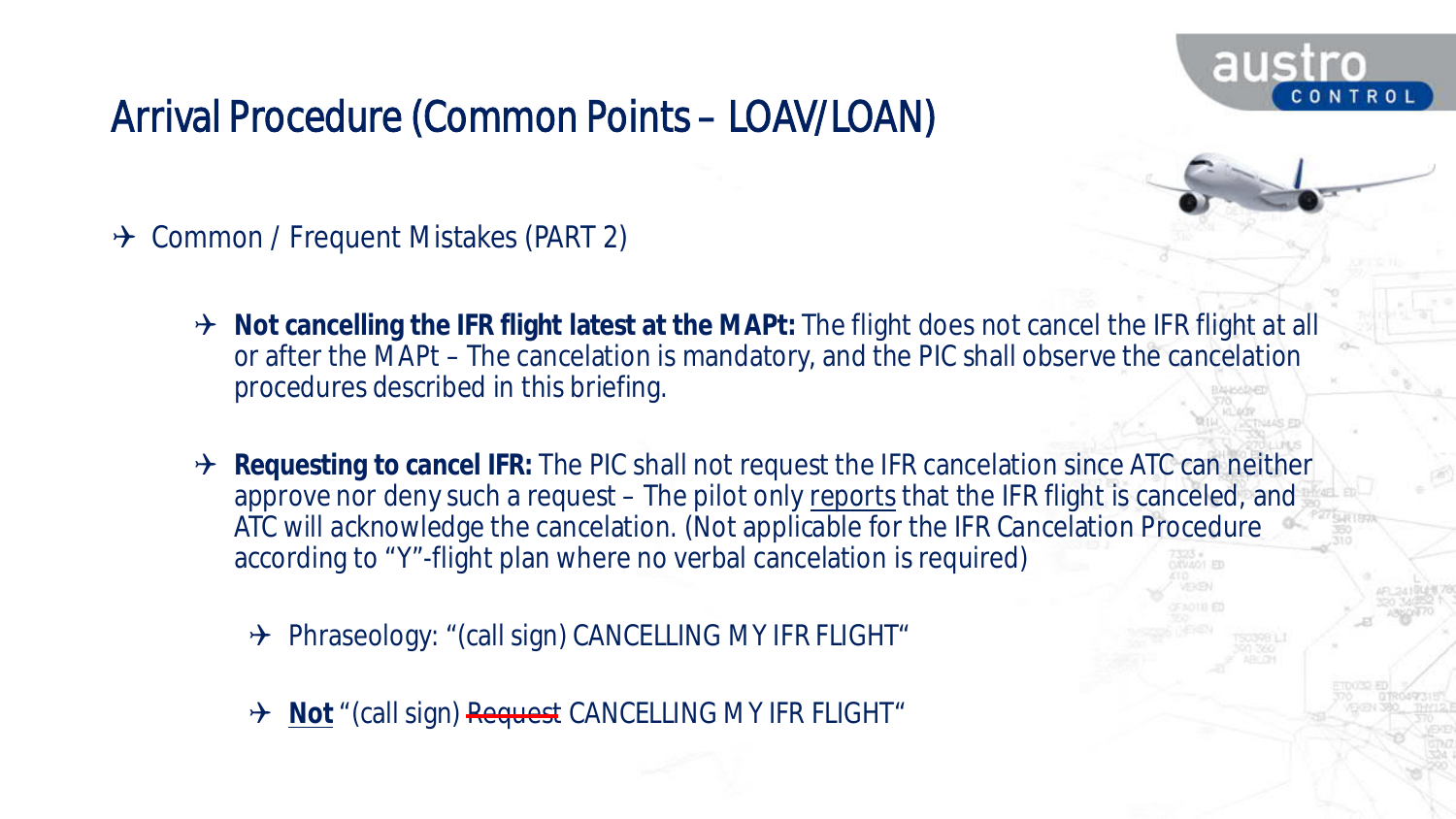

→ Common / Frequent Mistakes (PART 3)

- → Not monitoring ATC FREQ while operating IFR in controlled airspace: Although it is very unlikely that ATC needs to talk to the pilot after the approach clearance, in some rare cases ATC may need to contact the PIC immediately (for example to issue a go around instruction) – It is therefore important that the pilot operating under IFR remains on the ATC FREQ until leaving controlled airspace even if an approval to leave the frequency is received by ATC.
- → Continue past the clearance limit without ATC clearance: If no clearance for the RNP-A approach procedure is received the PIC shall enter the published holding procedure – Therefore the pilot shall be familiar with the holding pattern and be prepared to use an appropriate entry procedure to fly the holding correctly. (see next slide)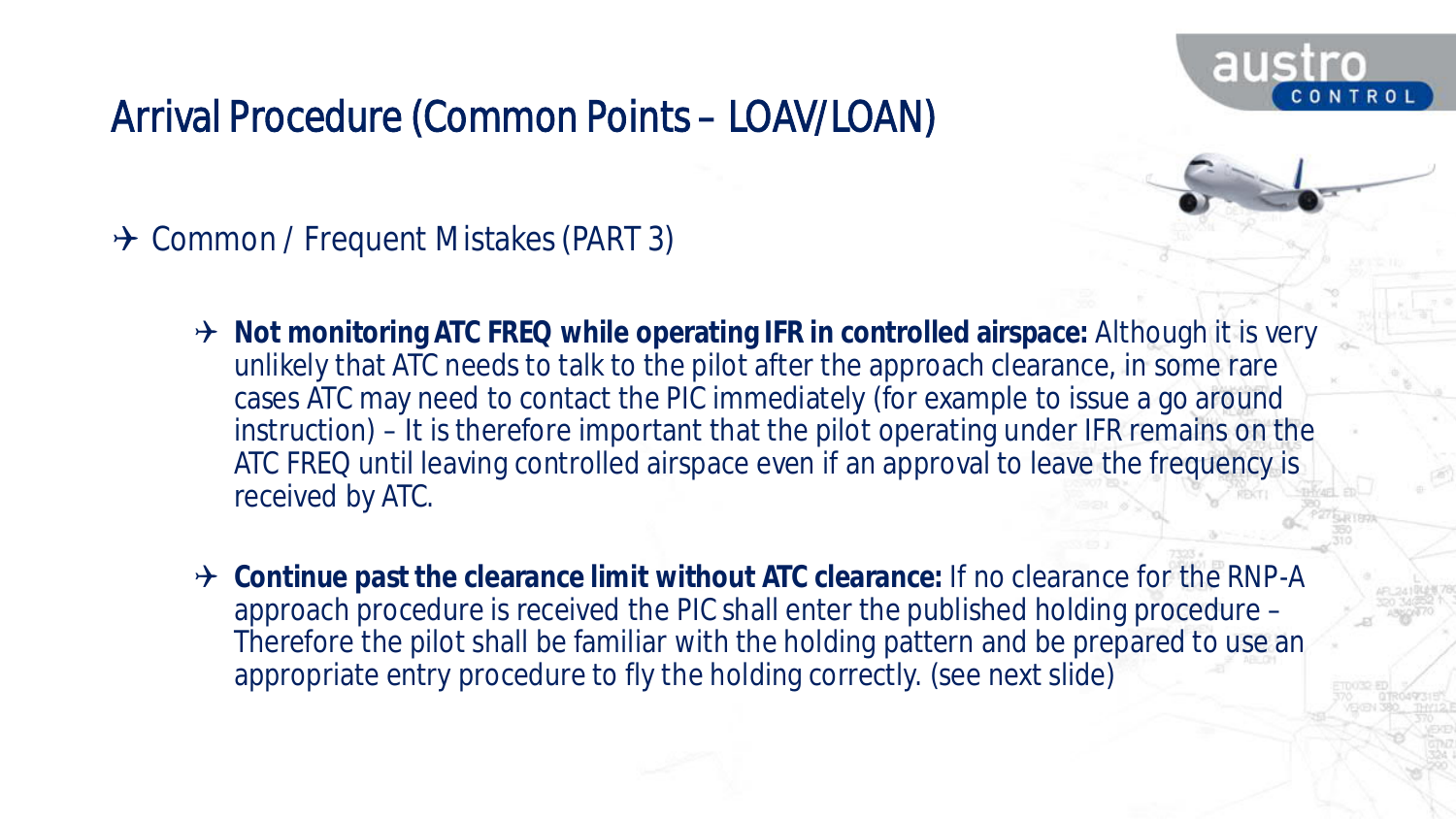



These are the standard holding entry sectors – The relevant track to determine the relevant sectors 1, 2 and 3 is the holding inbound track (**NOT** the final approach track)

| <b>HLDG Fix</b>             | Sector 1                      | Sector 2                      | Sector 3                       |
|-----------------------------|-------------------------------|-------------------------------|--------------------------------|
| <b>MOVOS</b><br><b>HLDG</b> | $250^{\circ}$ - $360^{\circ}$ | $360^{\circ} - 070^{\circ}$   | $070^{\circ}$ - 250 $^{\circ}$ |
| <b>GESGI HLDG</b>           | $210^{\circ} - 320^{\circ}$   | $320^{\circ}$ - $030^{\circ}$ | $030^{\circ}$ - 210 $^{\circ}$ |

*Note: The tolerance between the sectors is 5 degrees to either side of the sector boundary.*

*Note: This is a generic depiction of a standard holding pattern (right turn) – MOVOS/GESGI are both non-standard HLDG patterns (left turn) therefore the actual sectors are defined in the table above.*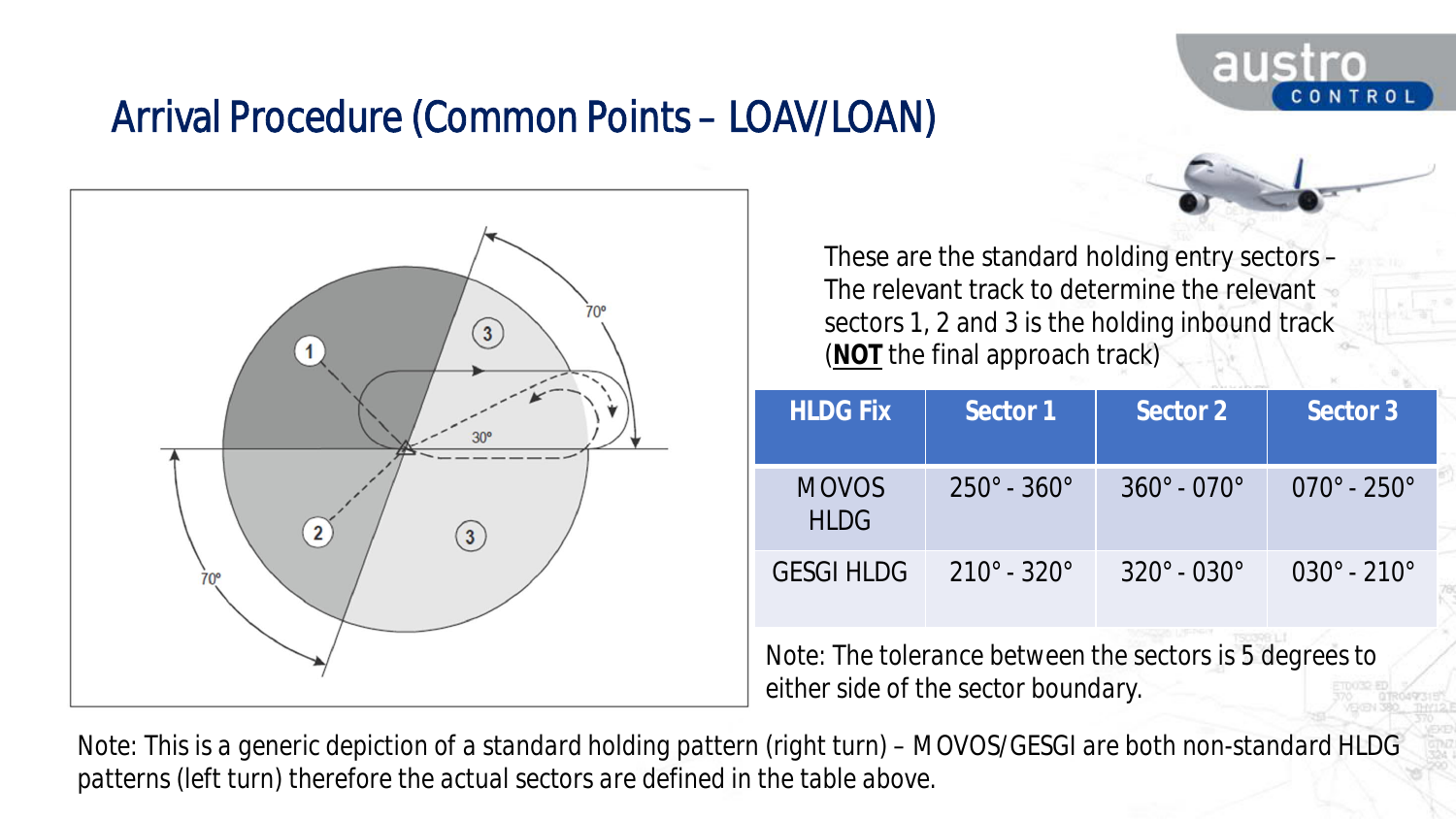

### Arrival Procedure – RNP-A LOAV

Latest point to cancel IFR (complying with one of the two possible procedures for IFR CNL)

After the MAPt and the IFR CNL the PIC shall proceed VFR according to the published VFR procedures



Approach shall be flown via IAF MOVOS unless differently cleared by WIEN RADAR

MOVOS is also the clearance limit and the flight shall not continue the approach unless clearance has been received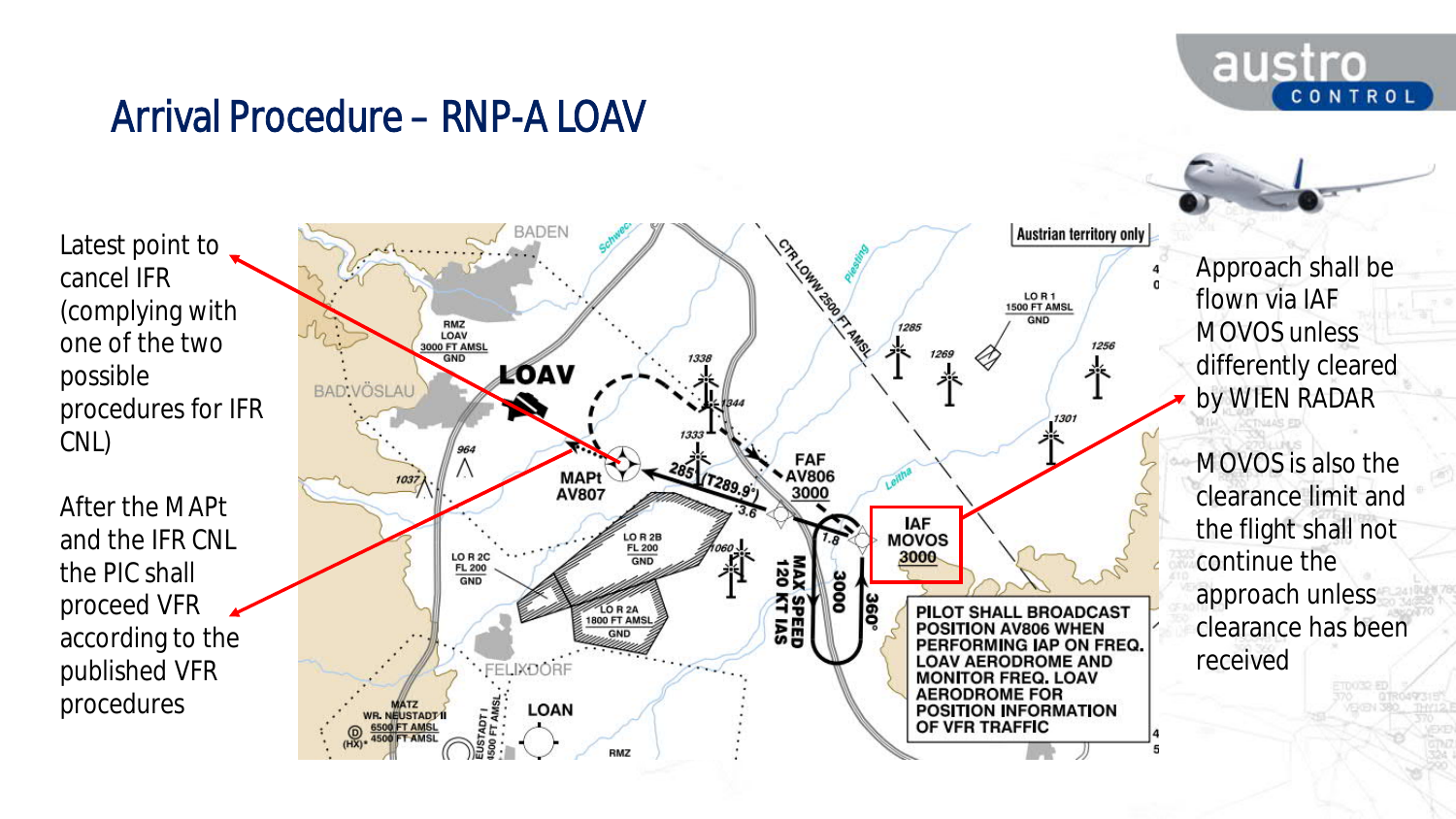

#### Arrival Procedure – RNP-A LOAV

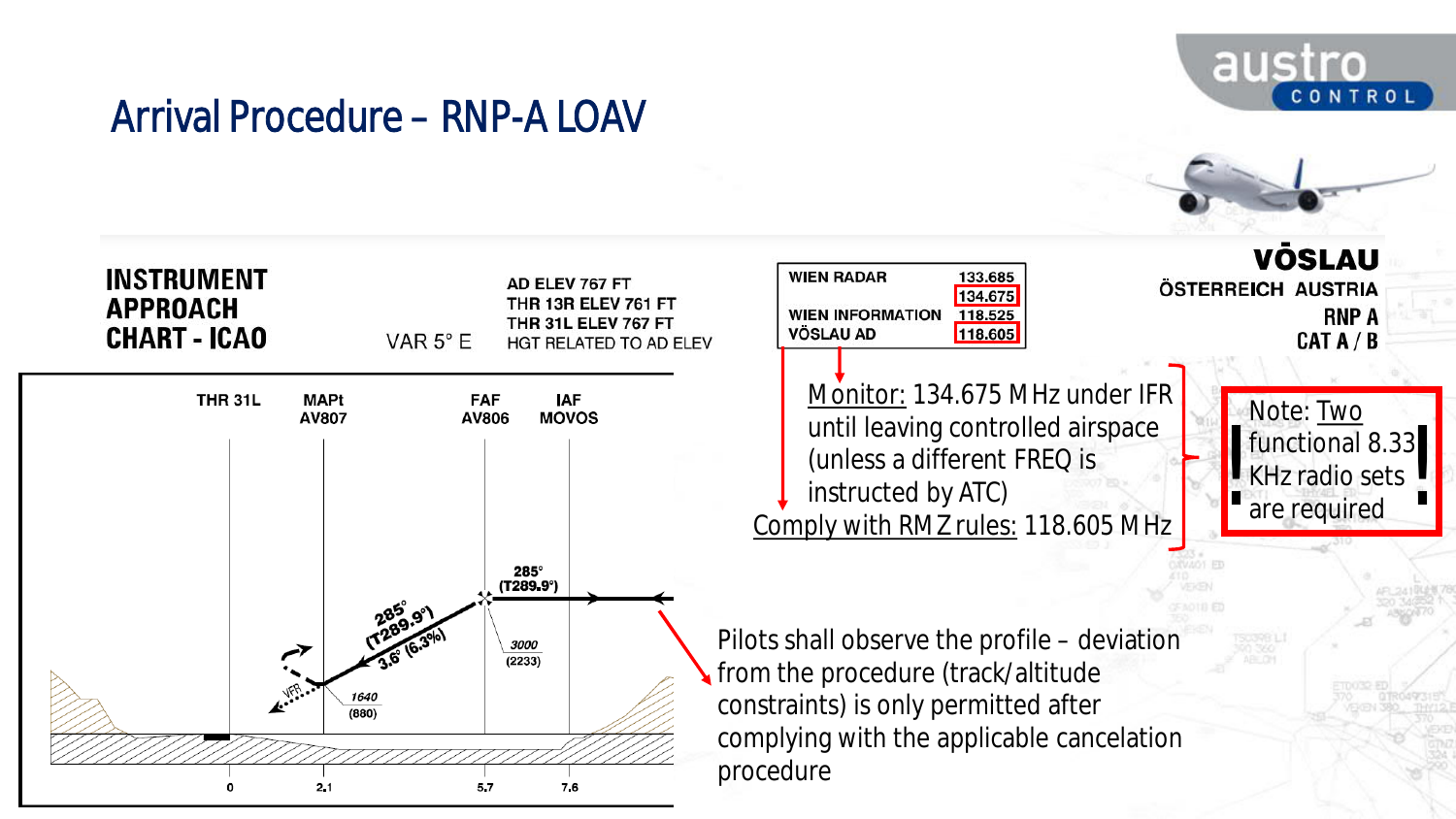

#### Arrival Procedure – RNP-A LOAV

**(!) CAUTION – New QNH reference (!)** The minima are based on the QNH LOWW – PIC shall only use the QNH LOWW provided by Wien Radar

| <b>MDA (MDH) IN FT</b> | A          | В | <b>QNH LOWW</b><br>required | (!) CAUTION - New Minima (!)<br>Pilots shall observe the minima -<br>descending below the minimum |
|------------------------|------------|---|-----------------------------|---------------------------------------------------------------------------------------------------|
| <b>LNAV</b>            | 1640 (880) |   |                             | is only permitted after<br>$\rightarrow$ compliance with the applicable<br>cancelation procedure  |

If required the flight shall proceed and follow the missed approach and contact WIEN RADAR immediately

7323 \*<br>OXVADI FD

MISSED APPROACH: AT AV807 TURN RIGHT DIRECT TO MOVOS; CLIMB TO 3000 FT AMSL AND HOLD.

NOTE: MISSED APPROACH SPEED IS LIMITED TO MAX IAS 120 KT !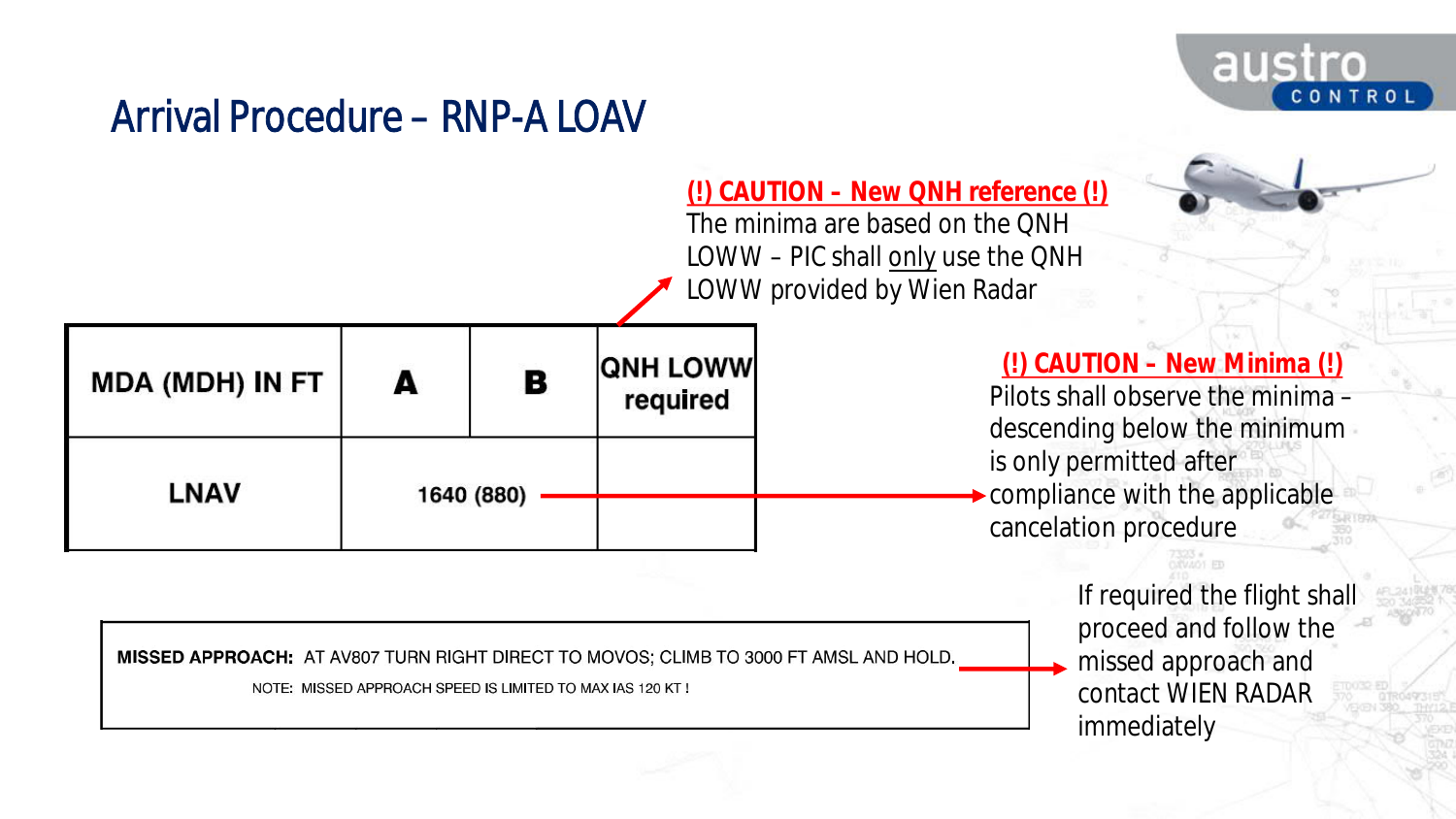

#### Arrival Procedure – RNP-A LOAN

procedures



Approach shall be flown via IAF GESGI unless differently cleared by WIEN RADAR

GESGI is also the clearance limit and the flight shall not continue the approach unless clearance has been received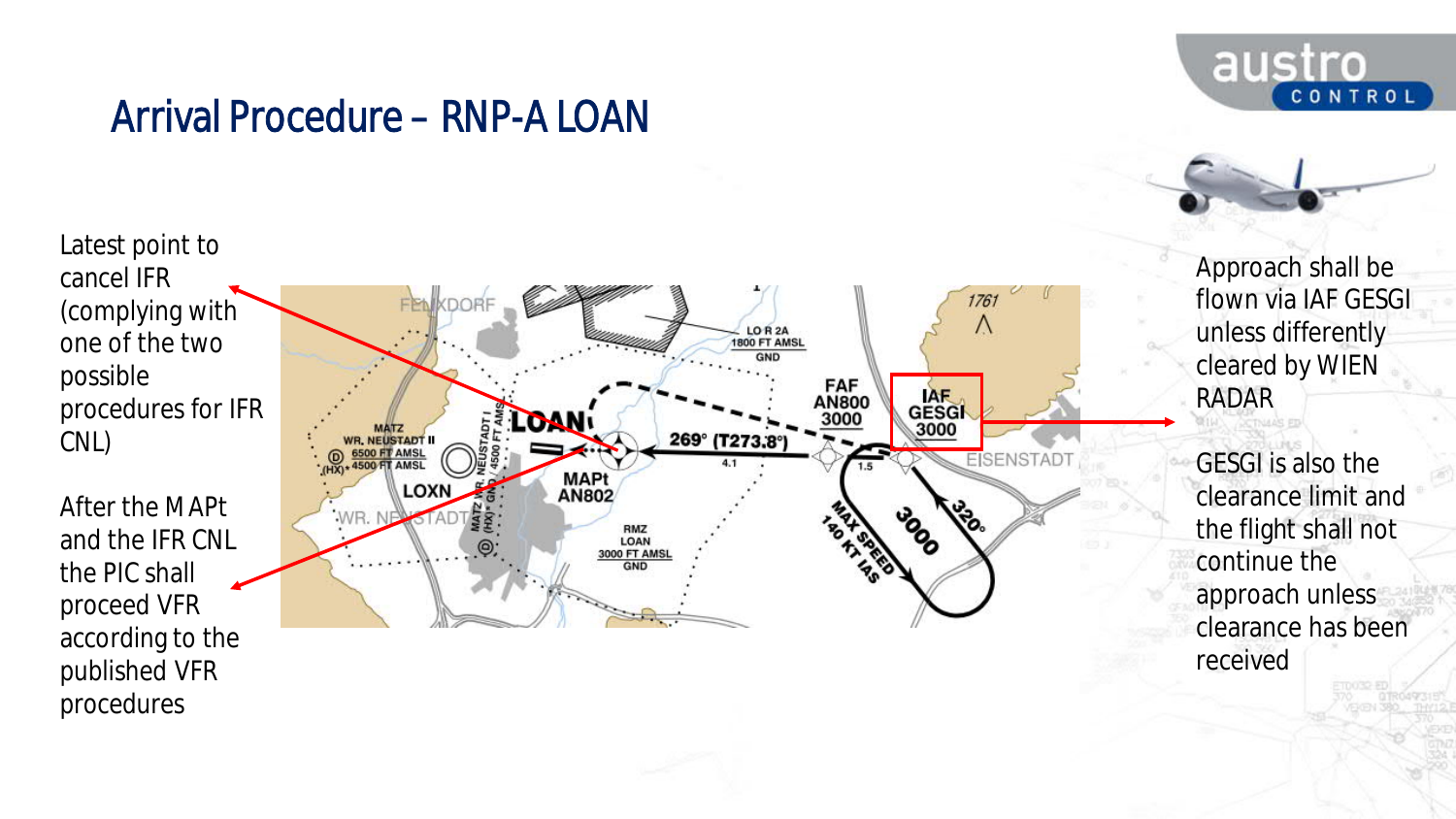

#### Arrival Procedure – RNP-A LOAN

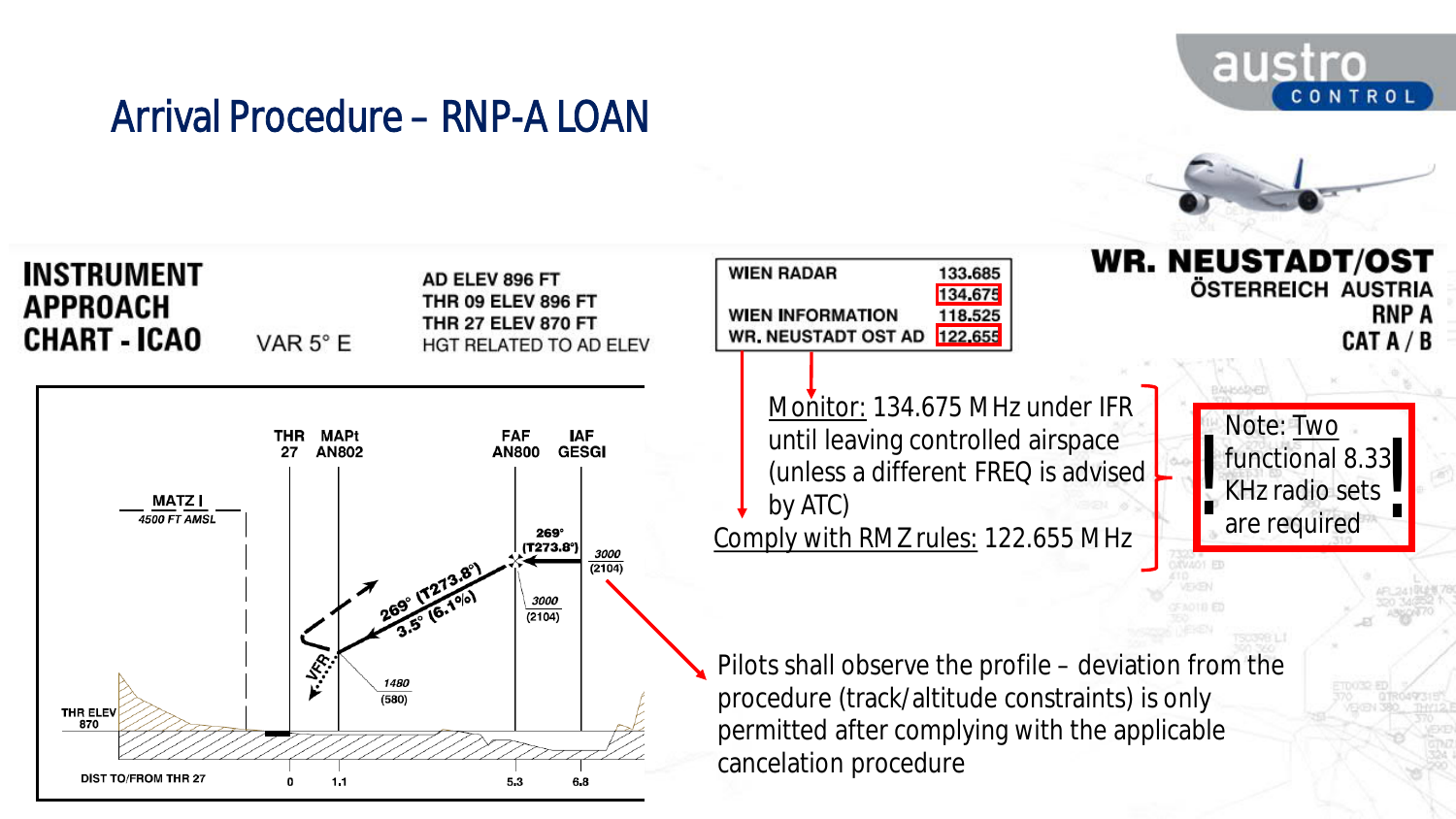

#### Arrival Procedure – RNP-A LOAN

#### **(!) CAUTION – New QNH reference (!)**

The minima are based on the QNH LOWW - PIC shall only use the ONH LOWW provided by Wien Radar

| MDA (MDH) IN FT | A | в          | <b>QNH LOWW</b><br>required |  |
|-----------------|---|------------|-----------------------------|--|
| <b>LNAV</b>     |   |            |                             |  |
|                 |   | 1480 (580) |                             |  |

MISSED APPROACH: AT AN802 TURN RIGHT DIRECT TO GESGI; CLIMB 3000 FT AMSL AND HOLD.

NOTE: MISSED APPROACH TURN LIMITED TO MAX IAS 130 KT.

#### **(!) CAUTION – New Minima (!)**

Pilots shall observe the minima – descending below the minimum is only permitted after compliance with the applicable cancellation procedure

> If required the flight shall proceed and follow the missed approach and contact WIEN RADAR immediately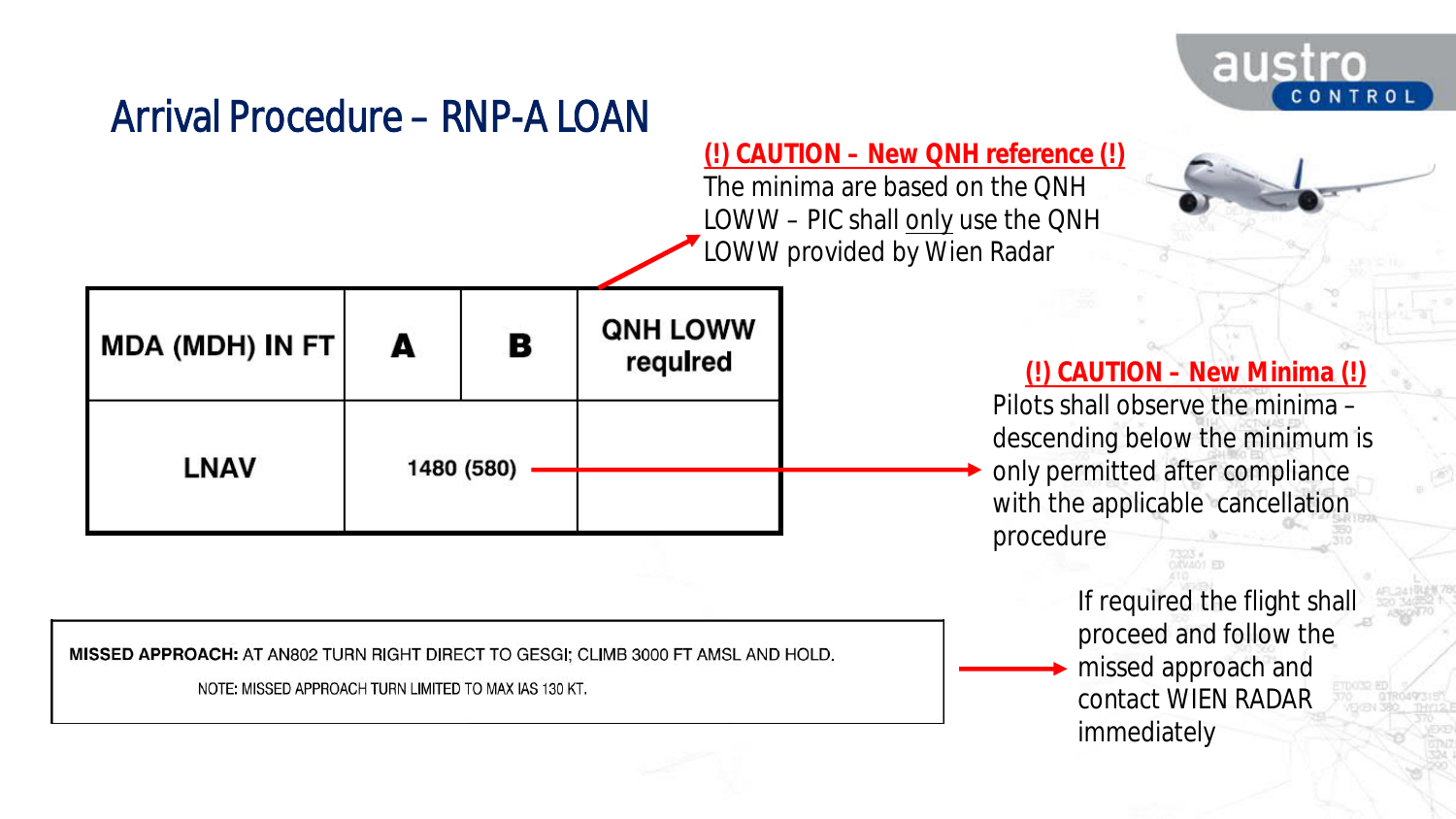

# Generic Summary of the published SIDs from LOAV/LOAN

| <b>BEFORE TAXI CHECKLIST</b>                                                                                                                                                          |                                                                                   | AFTER TAKE OFF CHECKLIST                                                                                                                                                                           |                                                                                                                                                                                                                                           |
|---------------------------------------------------------------------------------------------------------------------------------------------------------------------------------------|-----------------------------------------------------------------------------------|----------------------------------------------------------------------------------------------------------------------------------------------------------------------------------------------------|-------------------------------------------------------------------------------------------------------------------------------------------------------------------------------------------------------------------------------------------|
| PRE-FLIGHT PREPARATION<br>ATC Z F-PLAN<br><sup>1</sup> Acknowledged<br>ATC CLEARANCE FOR THE SID<br>NORMAL PROCEDURE                                                                  | <b>COMPLETED</b><br>SEND AND ACK <sup>1</sup><br><b>RECEIVED</b><br><b>RESUME</b> | ROUTING (VFR/IFR <sup>1</sup> )<br><sup>1</sup> Follow published VFR routing to the IFR starting point thence continue on the IFR<br>becomes effective<br>RMZ FREQ<br>ATC FREQ<br>NORMAL PROCEDURE | OBSERVED AND CHECKED<br>procedure - Observe the cleared altitude and routing as soon as the flight rule change<br><b>LEAVING ANNOUNCED</b><br><b>CONTACT ESTABLISHED</b><br><b>RESUME</b>                                                 |
| BEFORE TAKE OFF CHECKLIST<br><b>CLEARANCE EXPIRY TIME</b><br>VALID <sup>1</sup><br>with sufficient margin to reach the IFR starting point<br><b>NORMAL PROCEDURE</b><br><b>RESUME</b> |                                                                                   | circumstance replace or supersede the checklists<br>at all times.                                                                                                                                  | Note: The checklists on this slide aim to aid the PIC in<br>following the procedure correctly – They shall under no<br>required for the aircraft - PICs are reminded to follow<br>all approved procedures and checklists for the aircraft |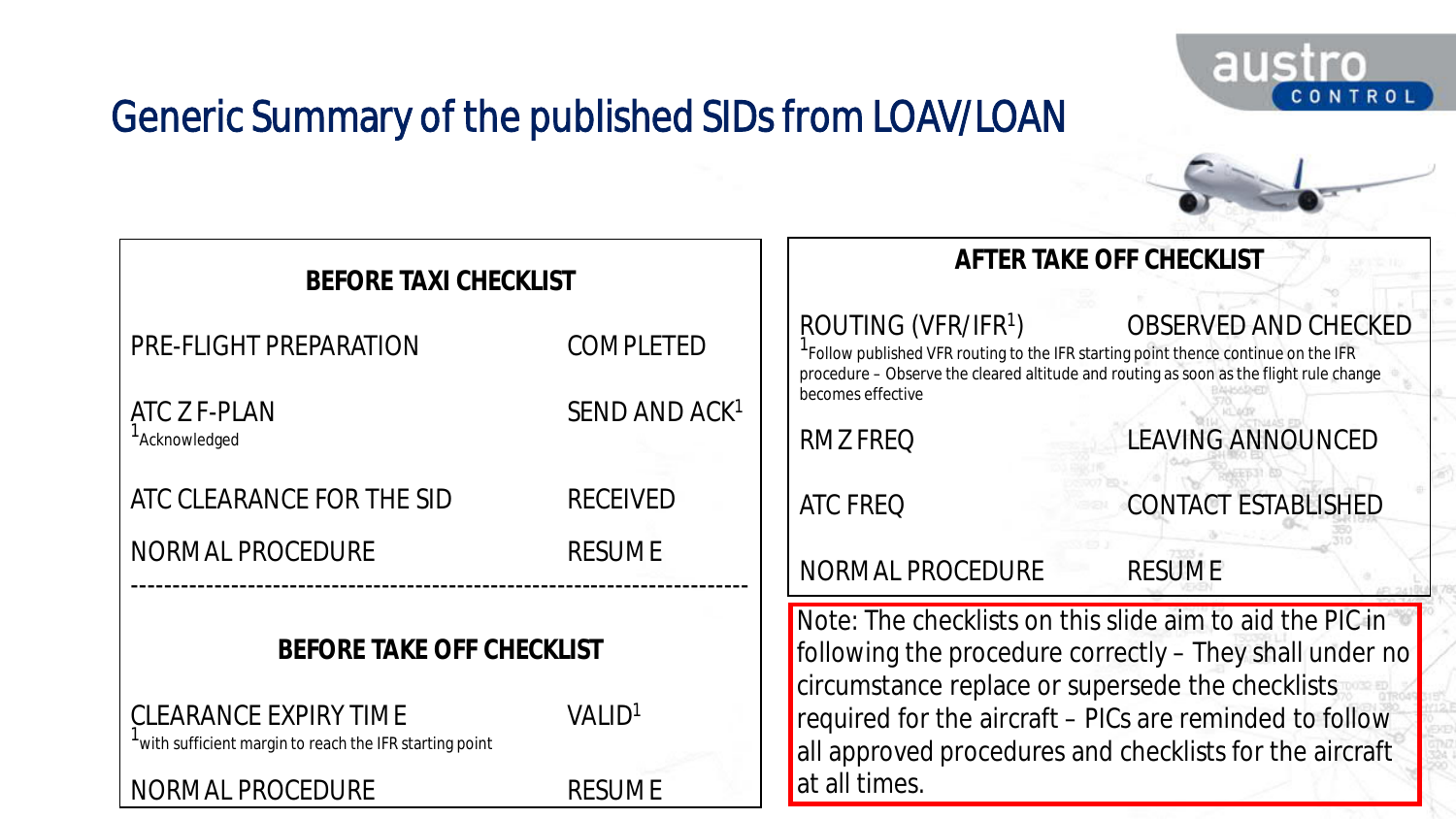# Generic Summary of the published RNP-A APCH to LOAV/LOAN



austro

CONTROL

<sup>3</sup> IFR-APCH Charts and VFR Charts

2 Acknowledged

4<br>until leaving controlled airspace

 $^5$ Before entering the RMZ

 $^6\,$  Use Caution for other VFR Traffic and maximum altitude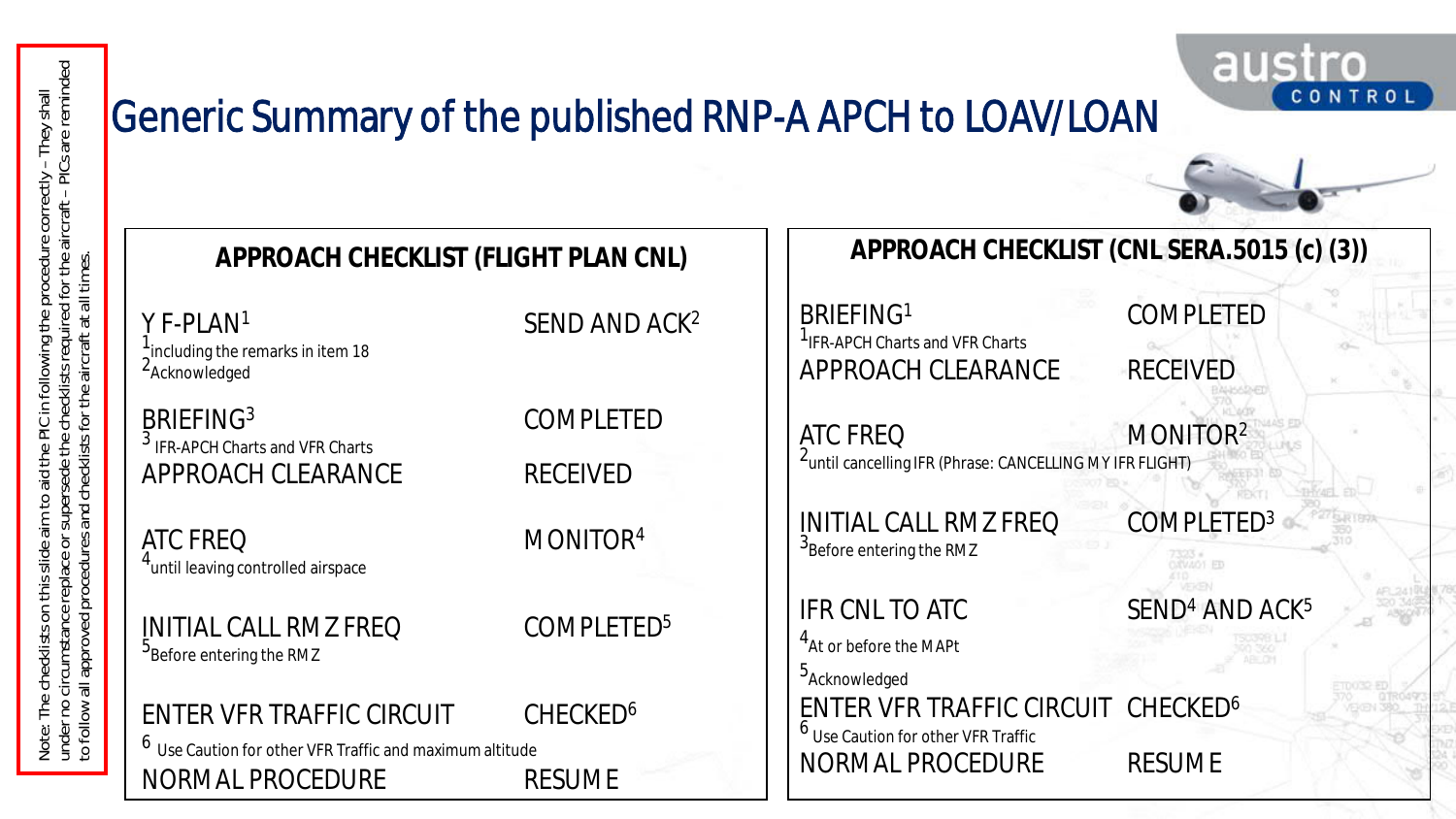

#### Documents to be carried in the aircraft

- $\rightarrow$  PICs shall in addition to the other legally required documents carry a (digital) copy of this briefing in the aircraft at all times when conducting the IFR procedures described in this briefing.
- $\rightarrow$  This mandatory briefing is part of the pilot's responsibility for a flight preparation in accordance with the relevant operating procedures (e.g. NCO.OP.135, NCC.OP.145, …) and part of the required documents for a safe flight (e.g. NCO.GEN.135, NCC.GEN.140, …)
- $\rightarrow$  The copy of this briefing carried in the aircraft shall be presented to officials of Austro Control GmbH on request.